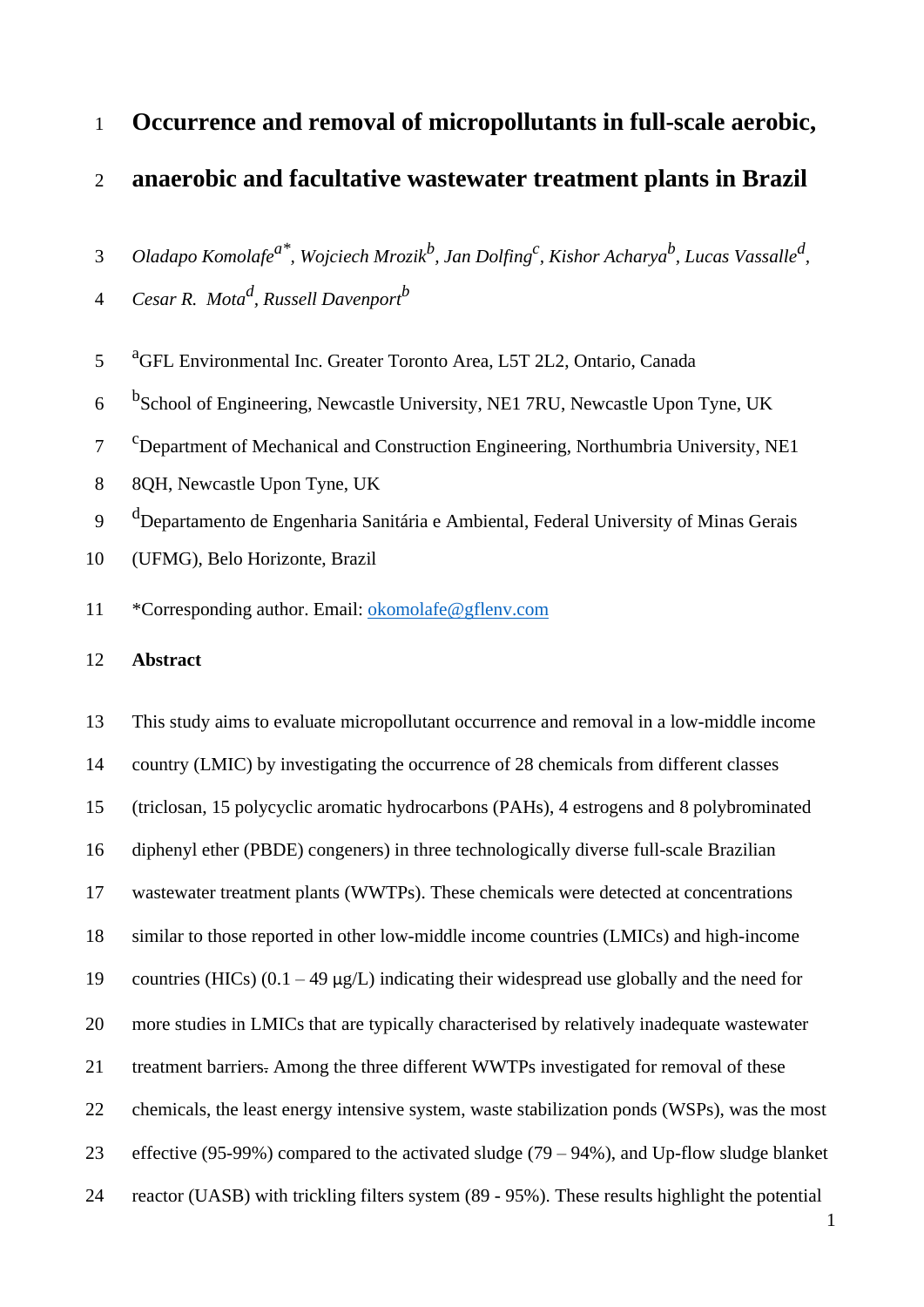of WSPs for micropollutant removal- especially in warm climates. However, the effluent from all three WWTP could pose a risk to aquatic organisms when discharged into the receiving waters as the effluent concentrations of triclosan, some estrogens, PAHs and BDE 209 were above European environmental quality standards (EQS) or predicted no effect concentration (PNEC values), indicating that receiving water bodies could benefit from further treatment. In combination, these results help to further understand prevailing concentrations of micropollutants globally and fate in current wastewater treatment systems.

 **Keywords:** Micropollutants Occurrence; Wastewater Treatment; Micropollutant Removal; Surface Water Protection; Low-middle Income Countries.

# **1 Introduction**

 Over the past few decades, the occurrence of micropollutants in the aquatic environment has instigated several studies globally on their environmental concentrations, effects, fate and removal from the environment [\(Luo et al., 2014\)](#page-30-0). Despite the many reports on the occurrence of these chemicals around the world, there are limited studies in wastewater and receiving waters of low-middle income countries (LMICs). A review of the peer-review and grey literature by the UBA (German Environmental Agency- Umweltbundesamt) showed that out of 1,016 reviewed publications on pharmaceuticals in the environment, Africa, GRULAC (Group of Latin American and Caribbean States) and Asia only accounted for 2%, 5%, and 14% respectively, while developed countries in Europe and America accounted for 72% [\(aus](#page-27-0)  [der Beek et al., 2015;](#page-27-0) [aus der Beek et al., 2016\)](#page-27-1). The UBA also reported a high correlation between the number of studies and detection of pharmaceuticals in the environment as more than 100 different chemicals were detected in Europe and USA compared to approximately 30 chemicals detected in Africa and GRULAC [\(aus der Beek et al., 2015\)](#page-27-0). Although the total number of reviewed publications was updated to 1,519 in 2019, the publication quota between LMICs and HICs was not further updated [\(Eike et al., 2019\)](#page-29-0). This issue of inadequate studies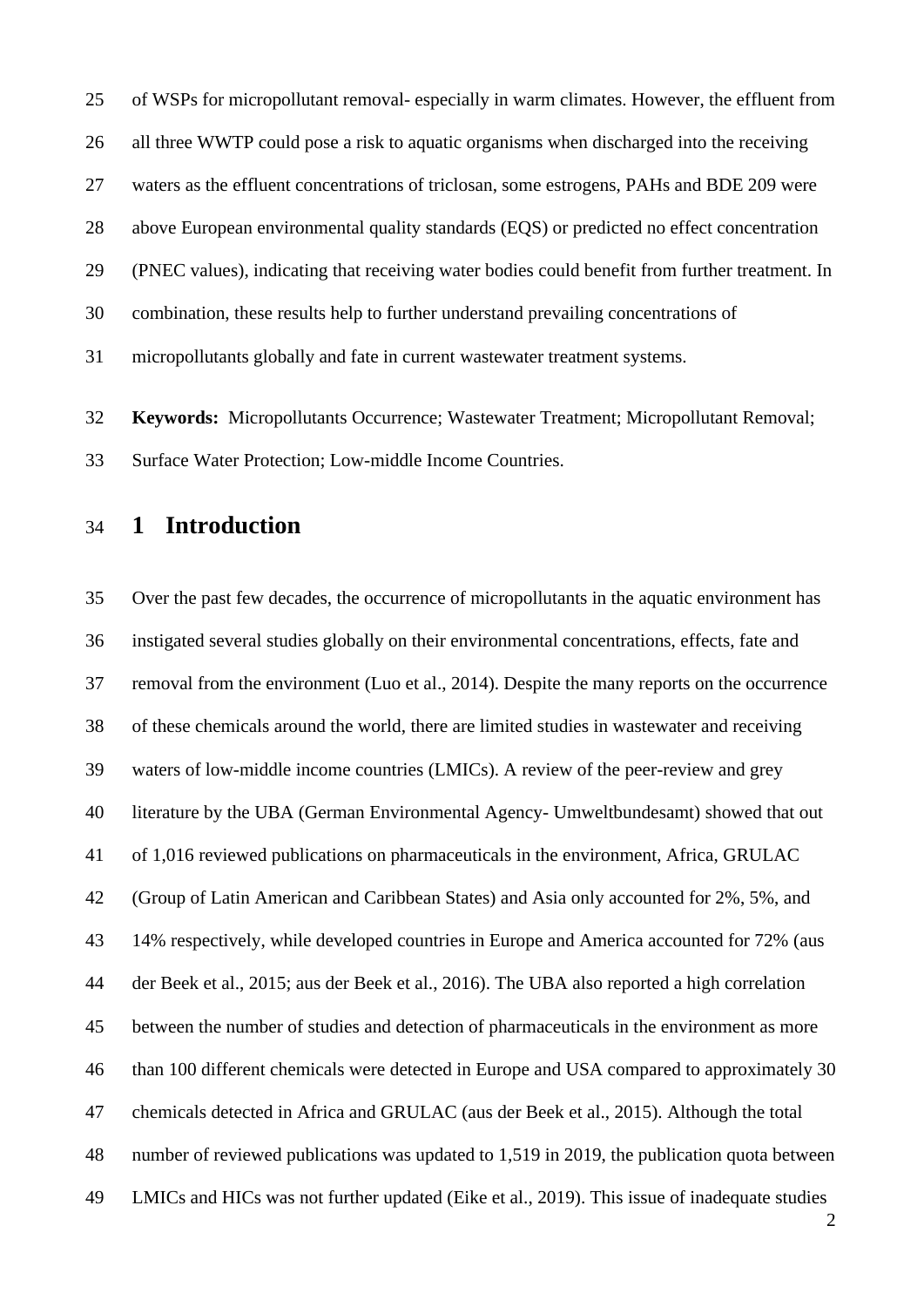in LMICs is of urgent concern as the risk is as great or even greater in LMICs since

manufacturing there is as high as in high income countries (HICs) and there are less stringent

regulatory and wastewater treatment barriers to protect wildlife and humans from exposure

[\(Weiss et al., 2016\)](#page-32-0). Such countries suffer from the double jeopardy of risks from modern and

more traditional environmental hazards such as waterborne infectious diseases [\(Lvovsky,](#page-30-1) 

[2001\)](#page-30-1). Such risks are difficult to quantify when there is little understanding of the extent of

micropollutant contamination in LMICs.

 The occurrence of steroidal hormones (such as estrogens- E1, E2, E3 and EE2), personal care products (such as triclosan) and industrial chemicals (such as polyaromatic hydrocarbons PAHs; and polybrominated diphenyl ethers PBDEs) in raw wastewater and treated effluents around the world has been reported in ng/L or µg/L levels [\(Luo et al., 2014;](#page-30-0) [Wang et al.,](#page-32-1)  [2013\)](#page-32-1). At these concentration levels, the adverse effects of estrogens [\(Combalbert and](#page-28-0)  [Hernandez-Raquet, 2010\)](#page-28-0), triclosan [\(Singer et al., 2002\)](#page-32-2), PAHs [\(Jones et al., 2012\)](#page-29-1) and PBDEs [\(Cristale et al., 2013\)](#page-28-1) on aquatic organisms have been reported, thereby instigating research efforts on appropriate technologies to remove such pollutants to harmless levels before their release into water bodies. Furthermore, these chemicals have been listed as contaminants of concern due to their adverse effects [\(EU, 2013;](#page-29-2) [UKTAG, 2013\)](#page-32-3)

 This study uses Brazil as an example from which one could extrapolate for LMICs that are mostly characterized by inadequate wastewater treatment infrastructures. There are some studies on the occurrence and removal of estrogens in full-scale Brazilian WWTPs [\(Aquino et](#page-27-2)  [al., 2013;](#page-27-2) [da Cunha et al., 2017;](#page-28-2) [Froehner et al., 2010;](#page-29-3) [Pessoa et al., 2014\)](#page-31-0), and one report on the concentration levels of triclosan in surface water in Brazil [\(Santos et al., 2016\)](#page-31-1). To our knowledge, there has been no report on the levels of PAHs and PBDEs in full-scale Brazilian WWTPs and water bodies. The relative shortage of studies on micropollutants in Brazil and other LMICs might be due to the difficulties and high costs associated with chemical analysis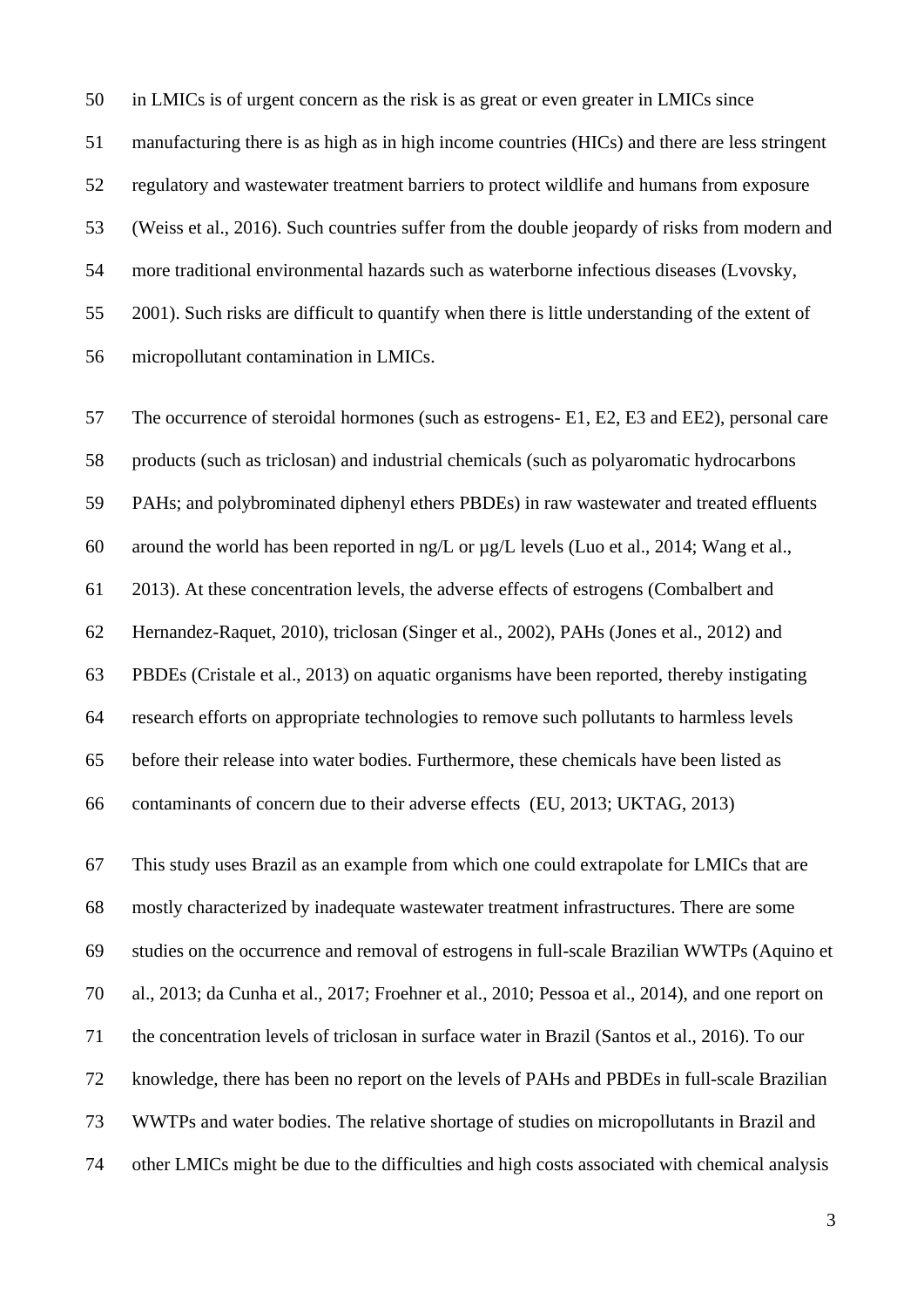[\(Pessoa et al., 2014\)](#page-31-0). Therefore, one of the objectives of this study was to investigate the occurrence and removal of different chemical classes, including four estrogens (natural hormones and a synthetic hormone), triclosan (personal care products), fifteen PAHs (industrial chemical), and eight PBDE congeners (flame retardant in household products) in different types of full-scale Brazilian wastewater treatment plants.

 As far as wastewater treatment technologies are concerned, activated sludge is the world's most widely used secondary treatment process, especially in HICs and it has been shown to be one of the better technologies for the oxidative removal of micropollutants. Hence, most of the worldwide studies on micropollutants removal refer to this system [\(Luo et al., 2014\)](#page-30-0). However, these systems are energy intensive - they account for up to 1 % of United Kingdom's (UK) electricity use and yet are ineffective in reducing micropollutants to environmentally safe levels [\(Gardner et al., 2012\)](#page-29-4). In LMICs like Brazil, wastewater treatment technologies with relatively lower energy requirements and operational costs such as waste stabilization ponds (WSPs) and up-flow sludge blanket reactors (UASBs) are often used [\(Bressani-Ribeiro et al., 2019;](#page-27-3) [de Lemos Chernicharo et al.;](#page-28-3) [Pessoa et al., 2014\)](#page-31-0). As the water industry needs to move away from unsustainable energy-costly treatment systems to more sustainable low energy systems, studying the Brazilian systems could benchmark such technologies against each other since they are likely to be part of the future wastewater treatment technologies in temperate climates too [\(Lester et al., 2009;](#page-30-2) [Li et al., 2015\)](#page-30-3). [\(Froehner et al., 2010\)](#page-29-3) and [\(Pessoa et al., 2014\)](#page-31-0) have previously investigated the removal of estrogens in three Brazilian WWTPs utilizing different technologies – activated sludge, UASB and WSP. However, in their work, they only reported the total removal achieved by the plant without considering the individual contribution of the different treatment stages. To our knowledge, there have been no similar studies for other chemical classes and specifically for triclosan (PCP), PAHs (industrial chemical) and PBDEs (flame retardant). Therefore, the second objective of this study was to investigate the fate and removal of four classes of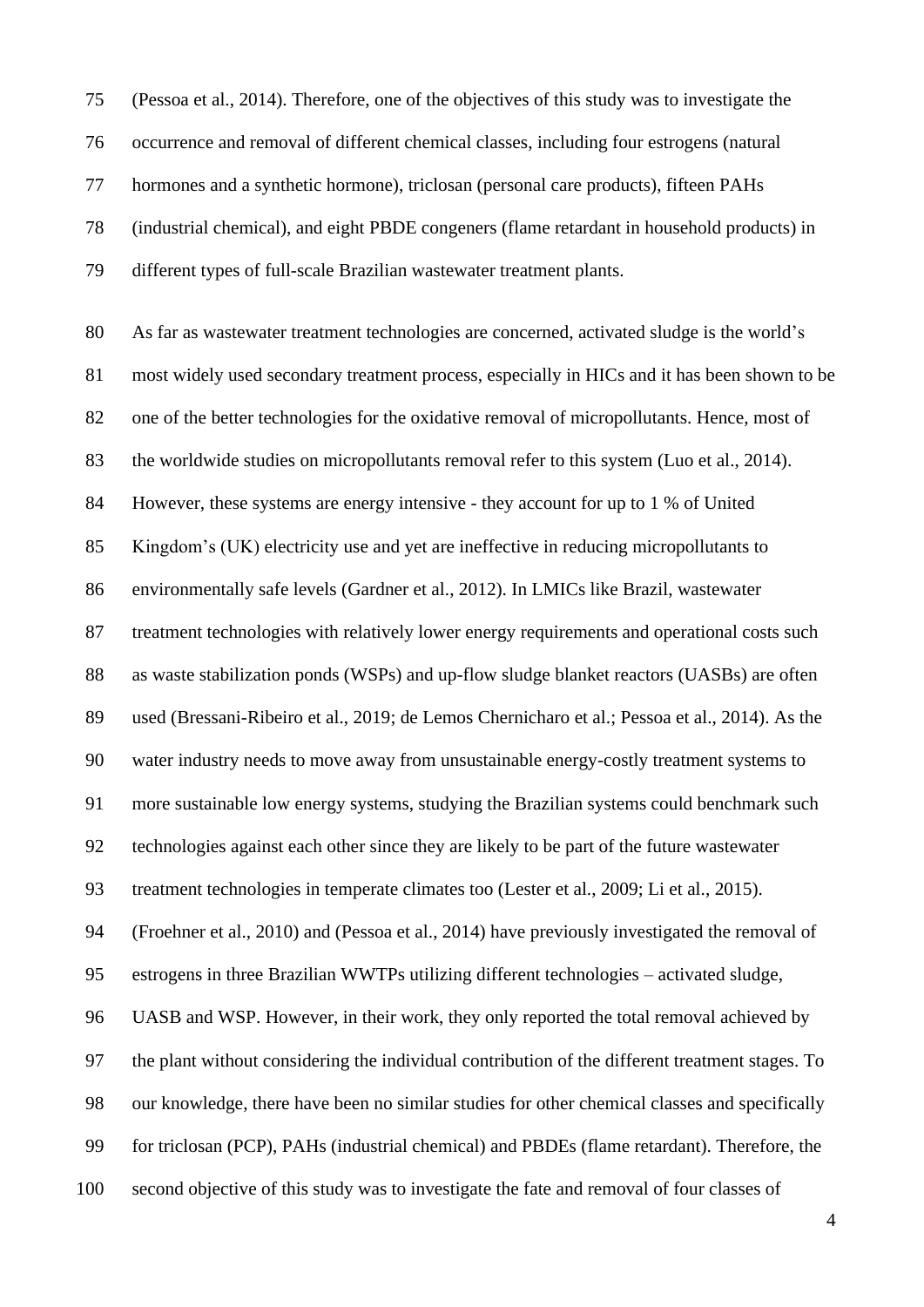micropollutants with different physico-chemical properties (estrogens, triclosan, PAHs and PBDEs) in wastewater treatment plants utilizing different technologies (conventional activated sludge and low energy systems- UASB and WSP); with emphasis on removal achieved after primary and secondary treatment individually. Comparing the effectiveness of these low- and high-energy technologies in removing different groups of pollutants will provide insights on contrasting removal systems and potentially help to implement appropriate technologies for the removal of specific contaminants. The removal mechanisms of the selected chemicals in these different treatment systems was investigated in an ensuing study.

# **2 Material and methods**

### **Materials**

 A standard solution of 15 mixed priority PAHs (including naphthalene, acenaphthylene, acenaphthene, fluorene, phenanthrene, anthracene, fluoranthene, pyrene, benz(a)anthracene, chrysene, benzo(b)fluoranthene, chrysene, indeno(1,2,3-cd)pyrene, dibenz(a,h)anthracene and benzo(ghi)perylene at 2 mg/ml in dichloromethane) and triclosan (100 mg) were purchased from Sigma, (UK). A standard solution mix of PBDEs (> 98% purity) containing eight primary congeners including BDE 28, BDE 47, BDE 99, BDE 100, BDE 153, BDE 154, BDE 183 and BDE 209 was obtained from Accustandard Inc via Kinesis (UK). The concentration of the congeners was 2.5 µg/ml in isooctane, except BDE 209 which was present at 25 µg/ml. 120 Surrogate standards including isotope labelled  ${}^{13}C_{12}$ -Triclosan (50 μg/ml in methanol), PCB 209 (10 µg/ml in heptane) and 4PC-BDE-208 (50 µg/ml in toluene) and a mix of deuterated 122 PAHs (including acenaphthene-d<sub>10</sub>, phenanthrene-d<sub>10</sub>, chrysene-d<sub>12</sub> and perylene-d<sub>12</sub> at 2 mg/ml in dichloromethane) were purchased from Wellington Laboratories (via Greyhound Chromatography, UK), Sigma Aldrich (UK) and Accustandard (via Kinesis UK) respectively, with purities higher than 98%. Estrogen standards E1, E2, E3 and EE2 (>98% purity) were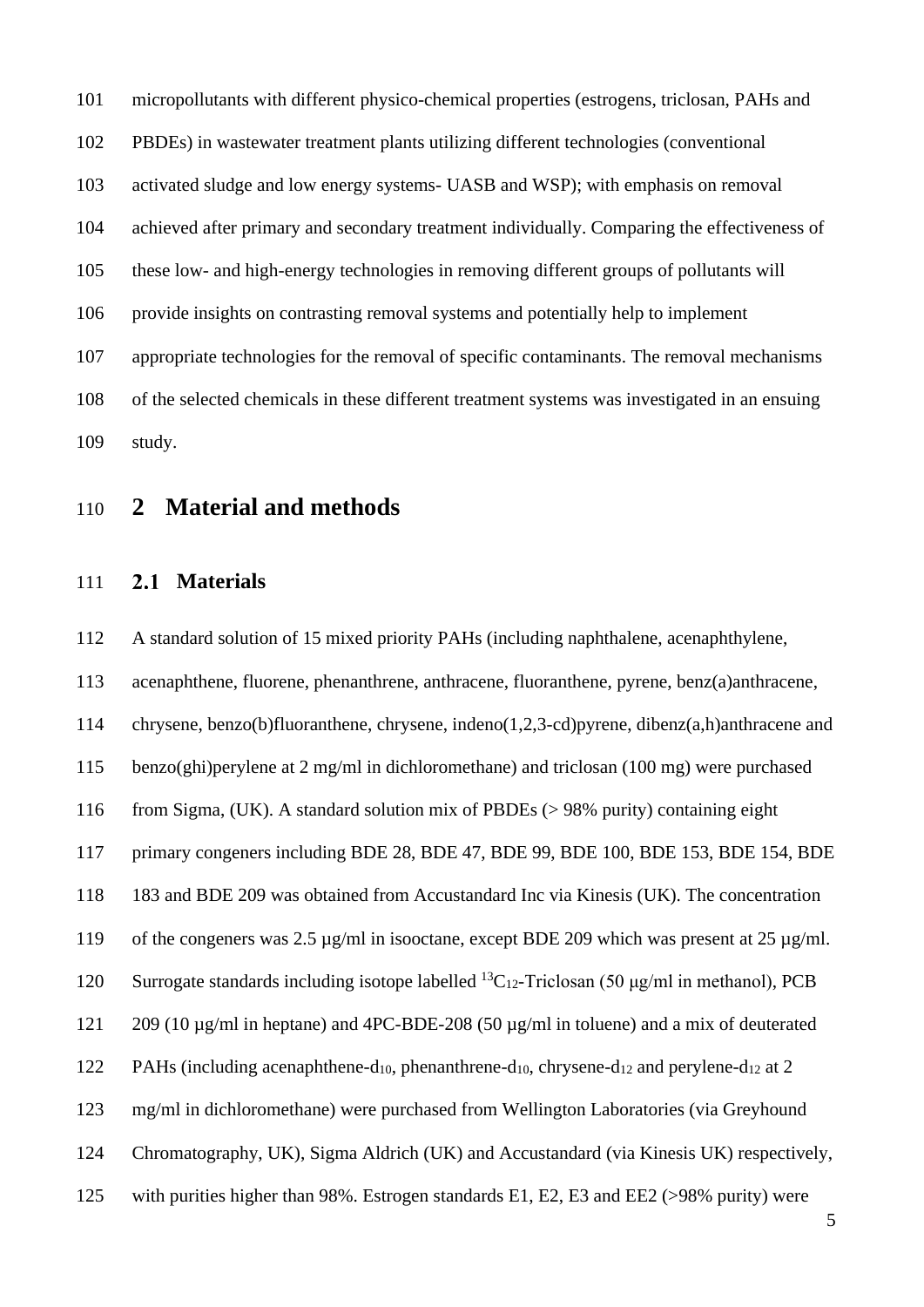purchased from Sigma Aldrich (UK). Deuterated labelled internal standards of estrogens (E1-

d4, E2-d4, E3-d<sup>2</sup> and EE2-d4) were purchased from C/D/N Isotopes (QMX Laboratories, UK)

(>98% purity). Derivatization reagent BSTFA with 1% TCMS was also purchased from

Sigma Aldrich (UK).

Stock solutions were prepared by dissolving the reference and surrogate standards in

methanol or acetone. Stock solutions were used during extraction and instrumental analysis of

the target compounds as detailed in Supporting Information S2. Working solutions were then

prepared by diluting the stock solutions in acetone or methanol and dichloromethane or

ethylacetate for sample fortification and instrumental analysis respectively. All solutions were

135 stored at  $4^{\circ}$ C and allowed to reach room temperature for 15 mins before use. Ultra-trace

grade of methanol, acetone, MTBE, dichloromethane and isopropanol were obtained from

Casa Lab or Biosan (Brazil). Cartridges used for solid phase extraction were Isolute C18

(1000mg, 6 ml) and Isolute C18 (500mg, 6 ml) were purchased from Biotage (UK), while

Oasis HLB (200mg, 6ml) was purchased from Waters (UK). Glass microfiber filters were

purchased from Sartorius (MGB filters, 0.7mm thick, 1.0 μm particle retention).

### **Wastewater treatment plants and sampling**

Three WWTPs near Belo Horizonte (Brazil) comprising different treatment technologies were

selected in this study. More details on these technologies are summarized in *[Table 1](#page-11-0)* and

Supporting Information (S1). These three WWTPs were selected because, they serve large

populations that are therefore likely to contain the compounds of interest and represent the

main technologies used for wastewater treatment in Brazil- from the expensive energy-

- intensive activated sludge system to the cheaper less energy-intensive UASB and WSP
- systems. Sampling was carried out in the summer season in Brazil (December 2016 –
- February 2017). As summer in Brazil is usually wet, sampling was usually done after 2 days
- of dry weather when possible. Grab water samples were collected from different points in the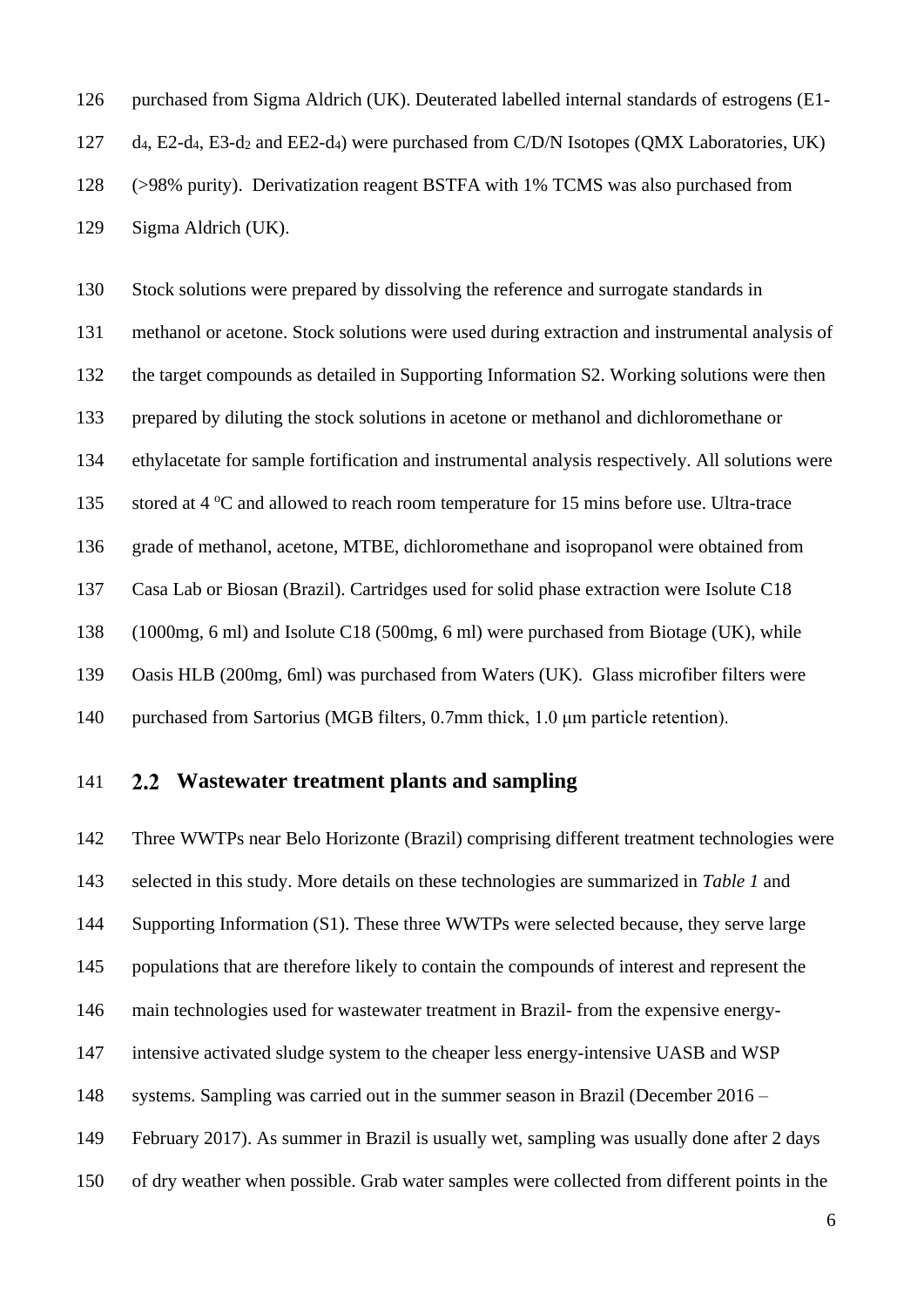WWTPs (*[Figure 1](#page-7-0)*) and were analysed separately. Influent and effluent water samples were

collected after preliminary and secondary treatment processes respectively for all WWTPs.

Primary effluents were sampled after the primary sedimentation tank, UASB reactors and the

anaerobic pond for WWTP A, WWTP B, and WWTP C respectively. Emphasis was placed

on removal of micropollutants in the biological processes. Grab sludge samples were also

collected in all WWTPs (activated sludge from WWTP A, UASB sludge from WWTP B, and

facultative pond sludge/sediment from WWTP C).

In WWTP B, the influent was distributed into twenty-one UASB reactors operated in parallel.

Therefore, sludge samples were collected from three of the reactors (one at the beginning,

middle and end of the train) and mixed together for a better representation of the plant. Grab

water and sludge samples were collected in cleaned and disinfected (with 1% Virkron for 24

hours, followed by several rinse cycles with distilled water) 5 L high-density polyethylene

(HDPE) containers; analysis of the empty rinsed containers showed no contamination with

164 any of the target compounds. Samples were stored at  $4^{\circ}$ C upon arrival to the laboratory and

micropollutant extraction was caried out within 24 hours.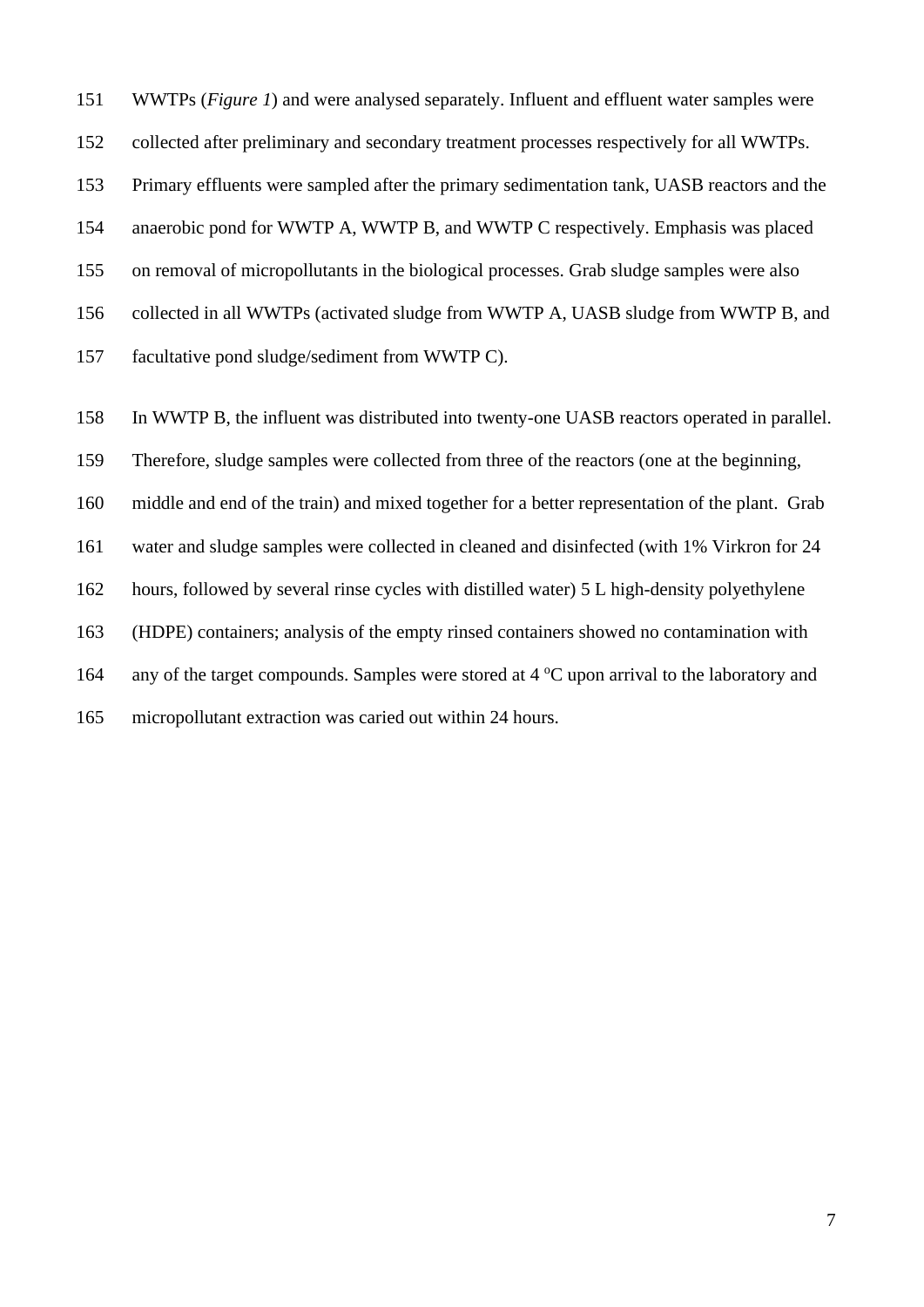

<span id="page-7-0"></span>Figure 1. Schematic diagram of the three treatment process streams studied at Brazilian WWTPs. The sampling points for influent, primary effluent and secondary effluent collection<sup>1</sup> is indicated by a, b and c respectively

### **Wet chemistry analysis for the WWTPs**

Suspended solids (SS) and chemical oxygen demand (COD) were measured in the three

WWTPs, which were important in assessing the general performance of the WWTPs. The

total suspended solids (TSS) and volatile suspended solids (VSS) content of the liquid and

- solid samples were measured according to the Standard Method 2540B, while COD was
- measured according to Standard Method 5220D [\(Clesceri et al., 2005\)](#page-28-4).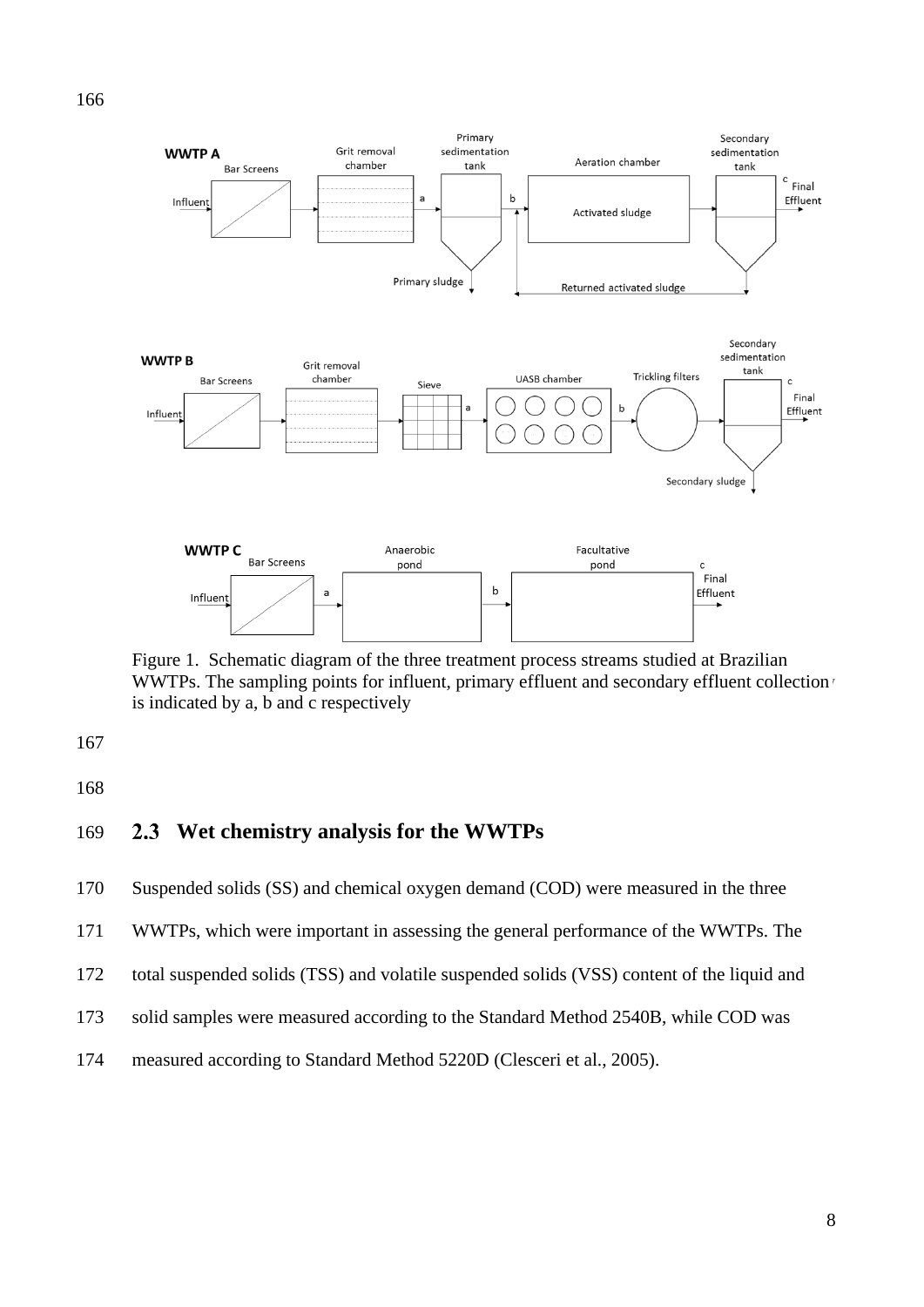### **Analysing the micropollutants in wastewater**

 Sample extraction was carried out by solid phase extraction (SPE) and analysed by GC-MS for triclosan and PAHs, LC-MS/MS for estrogens and GC-ECD for PBDEs [\(Komolafe et al.,](#page-30-4)  [2019\)](#page-30-4). To extract these compounds in the aqueous phase of the samples, 500 mL of filtered (Sartorius MGB filters, 0.7mm thick, 1.0 µm particle retention) wastewater was processed for triclosan and PAHs, 150 – 250 mL for estrogens, and 50 – 100 ml for PBDEs to measure their concentrations in the aqueous phase only. For all these compounds, except estrogens, combined aqueous and particulate matter (PM) phases were analysed by using 50 mL of unfiltered influent and 200 mL of unfiltered effluent passed through the SPE cartridge for triclosan and PAHs [\(Sánchez-Avila et al., 2009\)](#page-31-2). 20 mL and 50 mL of unfiltered influent and effluent respectively were used for extraction of total PBDEs (i.e. particulate and aqueous phases). Details on the extraction protocol for the chemicals are given in the Supporting 187 Information (S2). SPE cartridges were stored at -20  $^{\circ}$ C in Brazil, then transported in boxes with cooling packs to the UK, where elution and instrumental analysis was performed. Details of the instrumental analysis are given in the Supporting Information (S3).

### **Quality assurance and statistical analysis**

Instrumental limits of detection (IDL) were established as the lowest analyte concentration

192 that gave a signal to noise ratio of three  $(s/n = 3)$  upon the injection of standard solutions. The

method detection limit (MDL) was determined according to EPA method 1984 (USEPA,

1995) (Table S3), and method quantification limit (MQL) was set at three times the MDL. All

- 195 samples were fortified with labelled internal standards- ${}^{13}C_{12}$  triclosan,  ${}^{13}C_{12}$  methyl
- triclosan, acenaphthene-d10, phenanthrene-d10, chrysene-d12, E1-d4, E2-d4, E3-d2, EE2-d<sup>4</sup> and
- perylene-d<sup>12</sup> (except for PBDE analysis where unlabelled standards PCB 209 and 4PC-BDE-
- 208 was used) for possible correction of matrix effect and losses during sample extraction.
- Five levels of concentration for each analyte was used for the calibration curve, and linearity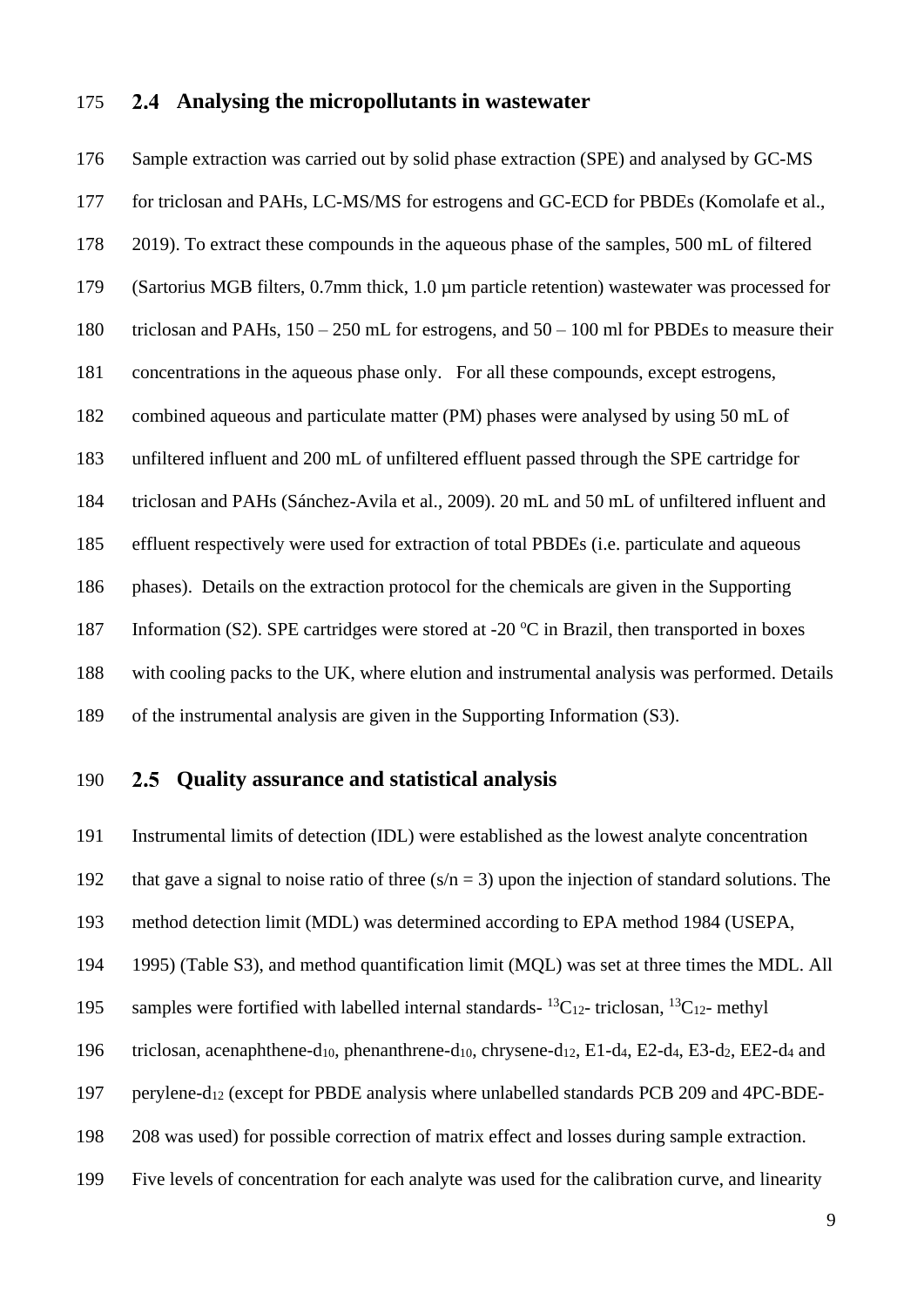was observed when the correlation coefficient was > 0.99. Method accuracy was evaluated 201 by performing recovery experiments in blanks (deionized water,  $n = 3$ ) and matrix samples 202 (final effluent,  $n = 3$ ) at different fortification levels (data not shown). The repeatability of the method was determined by the relative standard deviation (% RSD) from the recovery experiments in the fortified blank and matrix sample (Nácher-Mestre *et al.*, 2010; USEPA, 205 2012). We compared the concentrations of these chemicals to European environmental quality standards and benchmarks as Brazilian ones does not exist. Also, the Brazilian standards will most likely be based on these European standards when they are created. For example, Environmental Risk Assessment for pharmaceuticals in Belo Horizonte, Brazil was performed according to methods proposed by the European Medicines Agency [\(Neves and Mol, 2019\)](#page-31-3)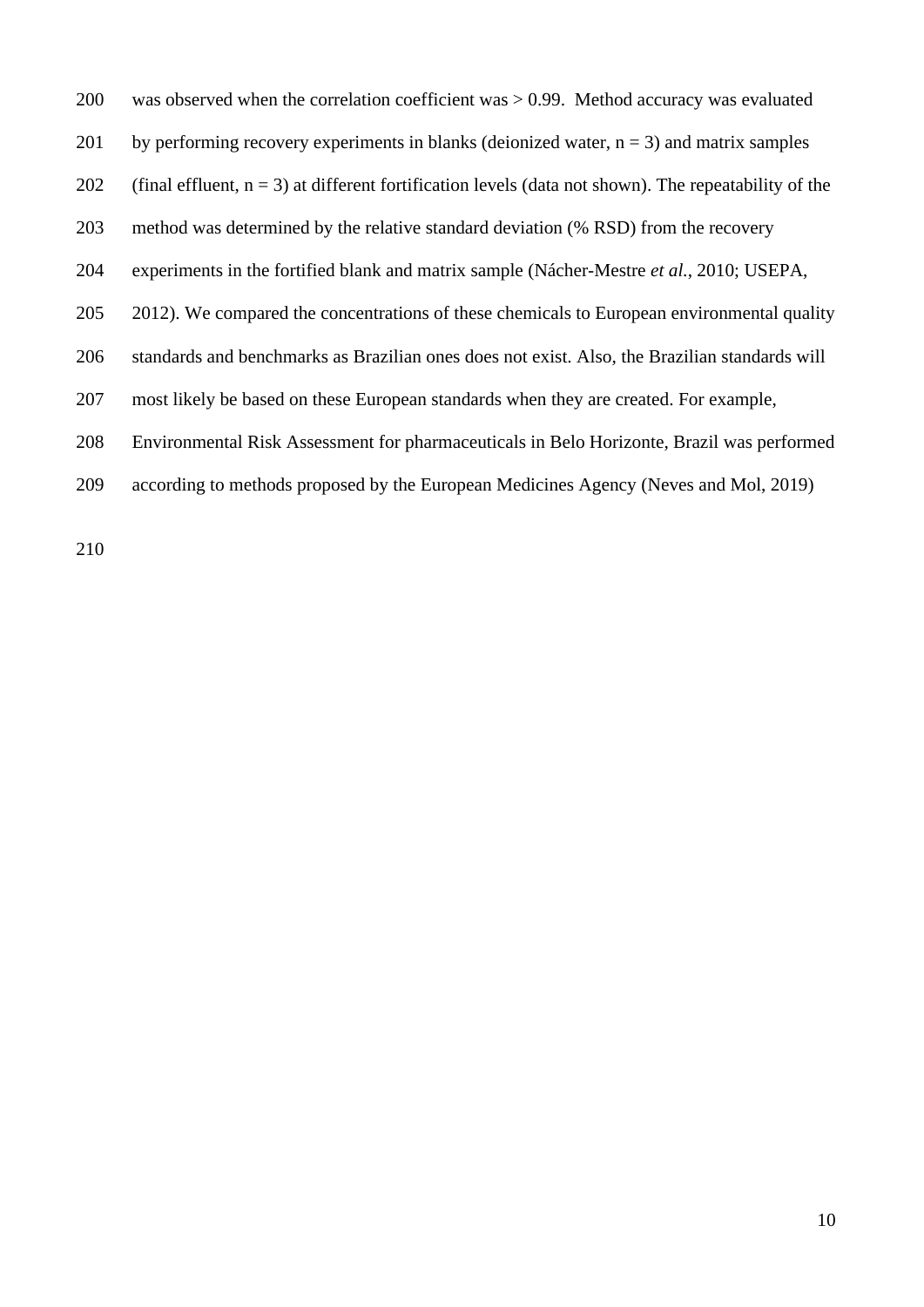# **3 Results and discussion**

### **Characteristics and performance of the treatment plants**

- In terms of total suspended solids (TSS) removal, WWTP A (activated sludge) was least
- effective, removing only 48 % as compared to 76 % and 75 % achieved by WWTP B (UASB)
- and WWTP C (WSP) respectively (*[Table 1](#page-11-0)*). COD removal was also lowest in WWTP A with
- 42 % recorded when compared to 83 % and 80 % achieved by WWTP B and WWTP C
- respectively. Although the TSS and COD removal rates provided by the plant operator for
- WWTP A was 80 % and 82 % respectively. As our sampling was not taken around the same
- time as the plant operator and the system HRT was not taken into account, this discrepancy in
- TSS and COD measurement in WWTP A might be due to some temporal diurnal variation
- 221 that was captured by the operators sampling.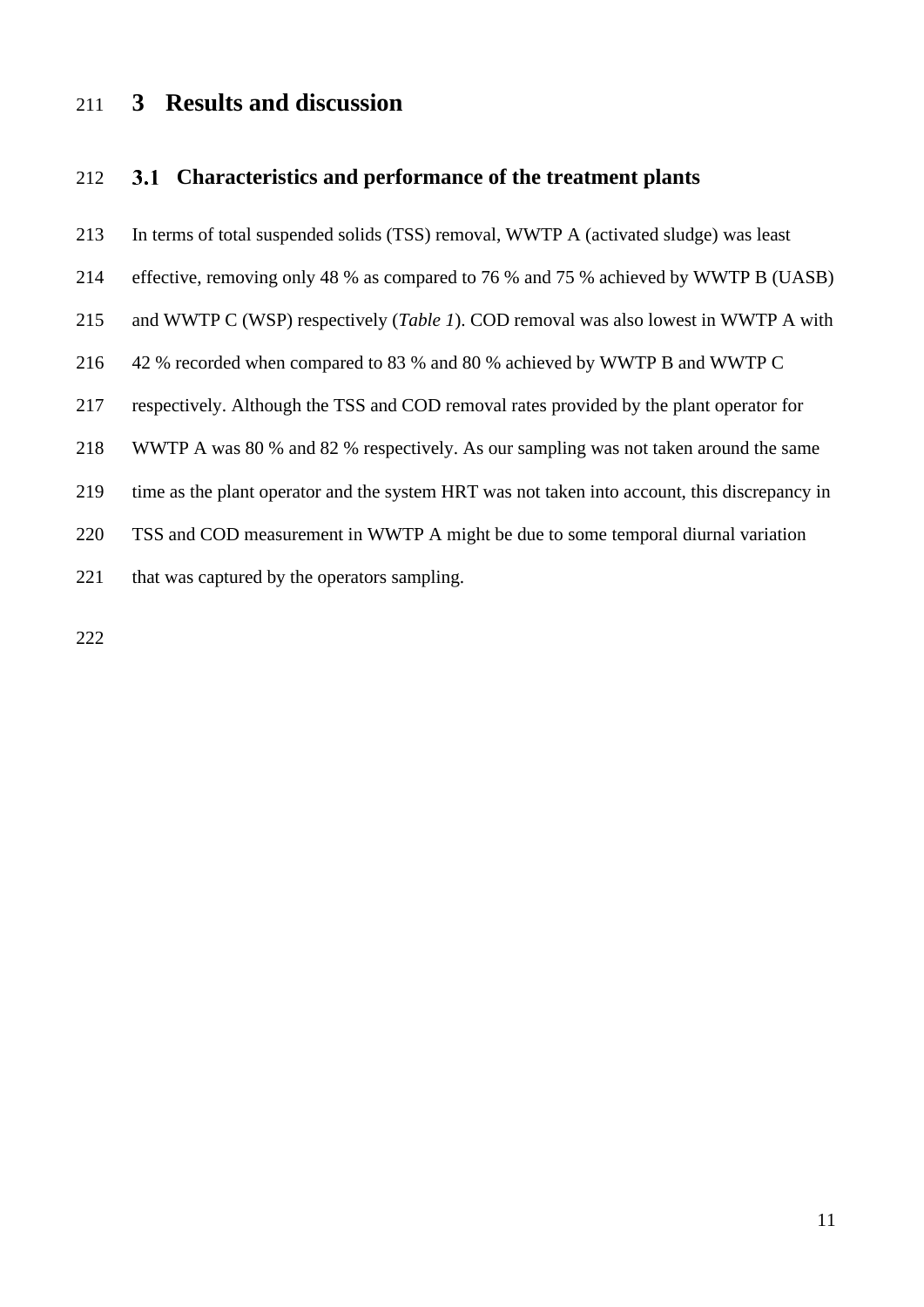# 223 Table 1. Characteristics of the selected WWTPs, including the concentrations of suspended solids and chemical oxygen demand across the

### different treatment stages

| <b>WWTP</b> | Population | Treatment type    | $TSS$ (mg/L)  |                 |             | VSS $(mg/L)$ |               |          |        | $COD$ (mg/L)     |               |          |        |        |
|-------------|------------|-------------------|---------------|-----------------|-------------|--------------|---------------|----------|--------|------------------|---------------|----------|--------|--------|
|             | (millions) | (secondary)       |               |                 |             |              |               |          |        |                  |               |          |        |        |
|             |            |                   | <b>Sludge</b> | <b>Influent</b> | <b>PEff</b> | S. Eff       | <b>Sludge</b> | Influent | P. Eff | S. Eff           | <b>Sludge</b> | Influent | P. Eff | S. Eff |
| A           | 1.6        | Activated         | 4.290         | 196             | 105         | 102          | 3.750         | 161      | 86     | 65               | 1,832         | 312      | 265    | 180    |
|             |            | sludge            | (210)         | (25)            | (12)        | (12)         | (160)         | (16)     | (7)    | (4)              | (79)          | (12)     | (12)   | (9)    |
| B           | 1.1        | $UASB +$          | 22,400        | 102             | 64          | 24           | 17.640        | 100      | 55     | 24               | 997           | 252      | 112    | 43     |
|             |            | Trickling filters | (790)         | (9)             | (3)         | (2)          | (920)         | (9)      | (4)    | $\left(1\right)$ | (11)          | (12)     | (9)    | (1)    |
| C           | 0.015      | WSP (1 AP, 1      | 75            | 208             | 121         | 52           | 73            | 103      | 109    | 50               | $111*$        | 456      | 91     | 90     |
|             |            | FP)               | (6)           | (18)            | (9)         | (4)          | (8)           | (7)      | (3)    | (3)              | (6)           | (31)     | (6)    | (4)    |

225 - *n = 3 for COD measurements, total suspended solids (TSS) and volatile suspended solids (VSS) measurements*

226 - *Inf = Raw wastewater, P. Eff = primary effluent, S. Eff = secondary effluent, AP = anaerobic pond, FP = facultative pond*

227 - *\* Sludge for WWTP C is wastewater taken from the top end of the facultative pond*

<span id="page-11-0"></span>228 - *Values in parentheses are standard deviations*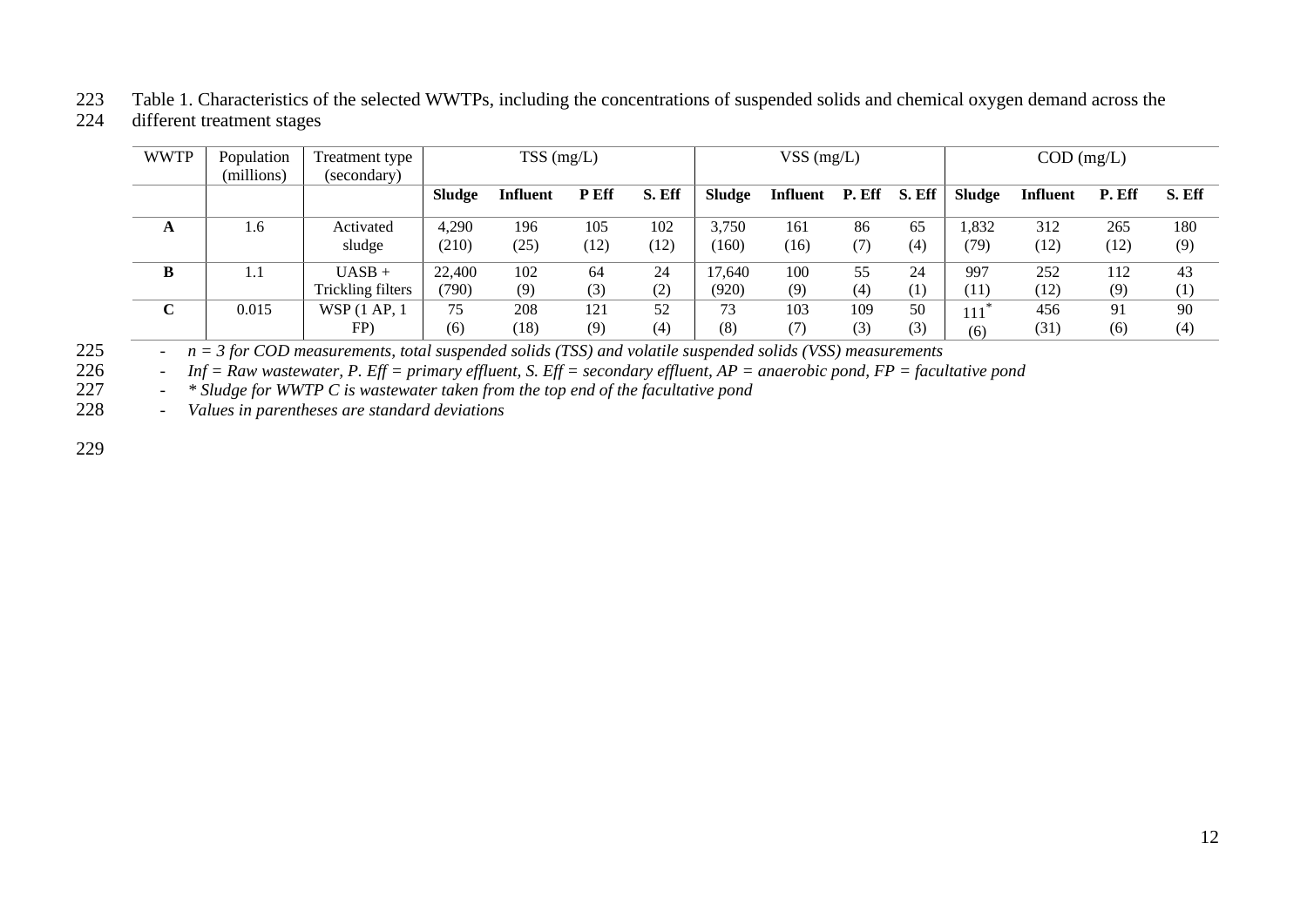# **Assessing the fate and removal of micropollutants in the different WWTPs**

### **Fate and extent of triclosan removal**

 The total (aqueous and particulate matter) concentration of triclosan in raw influent was 49.2 µg/L, 67.1 µg/L and 17.8 µg/L in WWTP A, WWTP B and WWTP C respectively (**Error! Not a valid bookmark self-reference.**). The total concentration of triclosan in the final 236 effluent was 1.5  $\mu$ g/L, 3.6  $\mu$ g/L and 0.9  $\mu$ g/L for WWTP A, WWTP B, and WWTP C respectively- indicating a removal of 97 %, 95% and 95% respectively. These concentrations are similar to reported levels of triclosan in unfiltered municipal wastewater around the world (**Error! Reference source not found.** S3) [\(Kumar et al., 2010;](#page-30-5) [Lozano et al., 2013\)](#page-30-6). The 240 concentration of triclosan in the aqueous phase of the WWTP A reduced from 1.3 µg/L to 0.6 241 µg/L with primary treatment and secondary treatment accounting for 53 % and 47% of the removal respectively (**Error! Not a valid bookmark self-reference.**). Lozano *et al*. reported 75 % triclosan removal from the aqueous phase after primary treatment in an activated sludge WWTP [\(Lozano et al., 2013\)](#page-30-6), while another study reported up to 40 % triclosan removal [\(Thomas and Foster, 2005\)](#page-32-4). Removal of triclosan in this plant was most likely due to partitioning and settling out with sludge in the primary clarifier and biodegradation during secondary treatment [\(Lozano et al., 2013\)](#page-30-6). In WWTP B, the concentration of triclosan in the 248 aqueous phase reduced from 1.3  $\mu$ g/L to 0.8  $\mu$ g/L (60% removal). This removal was solely achieved after UASB treatment as no further removal was observed after trickling filters 250 treatment. In WWTP C, the concentration of triclosan decreased from 1.4  $\mu$ g/L to 0.4  $\mu$ g/L with stage 1 secondary treatment (anaerobic pond) and stage 2 secondary treatment (facultative pond) responsible for 54% and 19% removal respectively.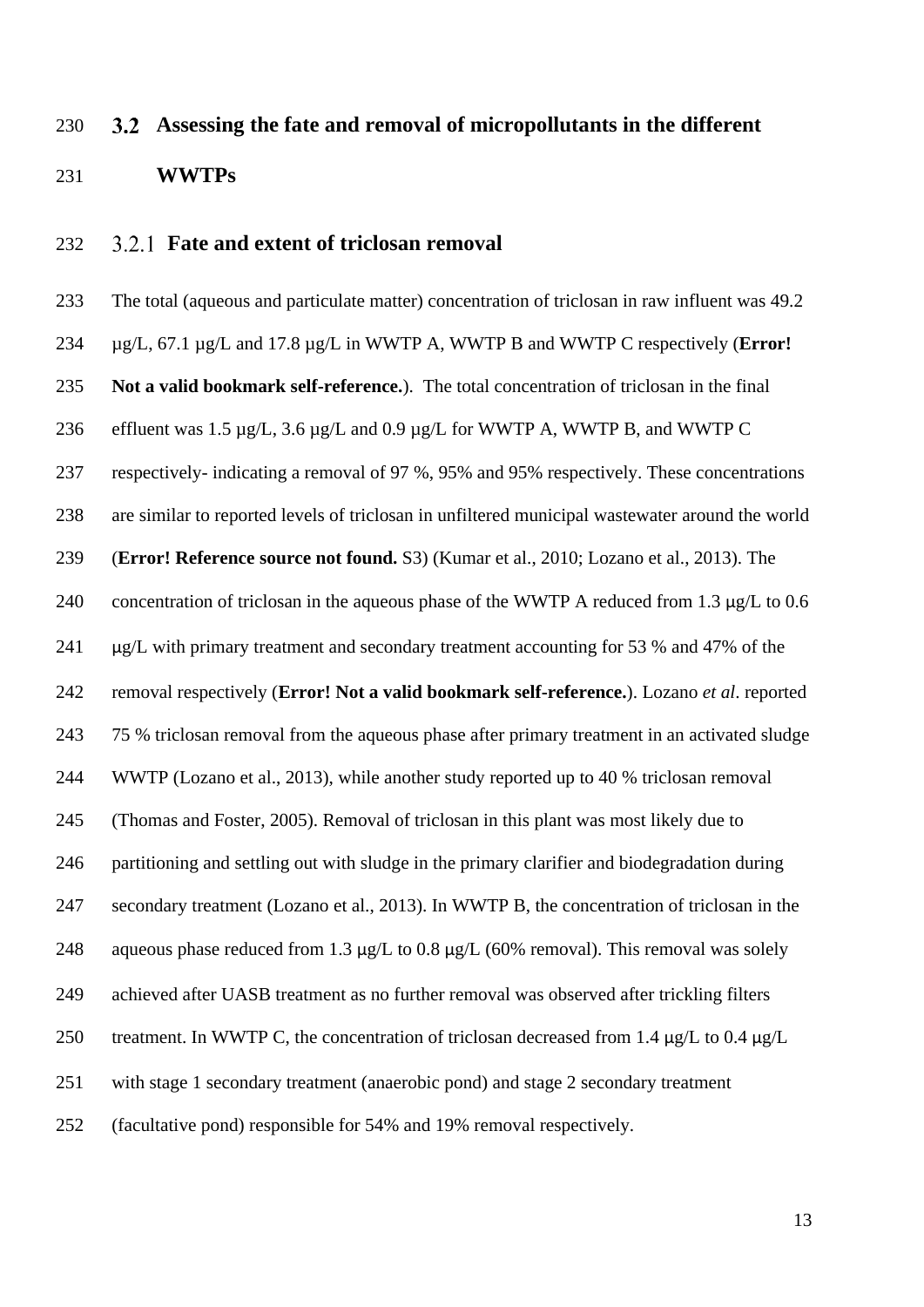253 Table 2. Concentration of triclosan in the influent, primary effluent and secondary effluent of 254 three different WWTPs in Brazil

| <b>WWTP</b> | Influent $(\mu g/L)$ |                | <b>Primary effluent</b> |                | <b>Secondary</b> |                      | Removal $(\% )$ |                |
|-------------|----------------------|----------------|-------------------------|----------------|------------------|----------------------|-----------------|----------------|
|             |                      |                | $(\mu g/L)$             |                |                  | effluent $(\mu g/L)$ |                 |                |
|             | <b>Total</b>         | <b>Aqueous</b> | Total <sup>*</sup>      | <b>Aqueous</b> | <b>Total</b>     | <b>Aqueous</b>       | <b>Total</b>    | <b>Aqueous</b> |
|             |                      |                |                         |                |                  |                      | removal         | removal        |
| A           | 49.18                | 1.30           | n.d                     | 0.89           | 1.49             | 0.55                 | 97              | 58             |
|             | (7.42)               | (0.22)         |                         | (0.04)         | (0.01)           | (0.02)               |                 |                |
| B           | 67.05                | 1.26           | n.d                     | 0.76           | 3.57             | 0.78                 | 95              | 39             |
|             | (0.72)               | (0.09)         |                         | (0.12)         | (1.35)           | (0.05)               |                 |                |
| $\mathbf C$ | 17.80                | 1.42           | n.d                     | 0.66           | 0.92             | 0.39                 | 95              | 73             |
|             | (2.00)               | (0.04)         |                         | (0.03)         | (0.08)           | (0.02)               |                 |                |

255 *-Mean concentration presented with standard deviation in bracket, n.d represents not determined* 256 *-As these are single grab samples done in triplicate, temporary variation in overall removal cannot be* 

257 *reported.*

258 *-Total represents triclosan concentration in the aqueous and particulate matter (total removal for %* 

259 *removal in both phases) while Aqueous represents triclosan concentration in the aqueous phase alone*

260 *(aqueous removal for % removal in only the aqueous phase).* 261

| 262 | About 92 – 98 % and 59 – 78 % of triclosan was present in the particulate phase of the                       |
|-----|--------------------------------------------------------------------------------------------------------------|
| 263 | influent and effluent samples respectively from the three WWTPs (Figure S1). Some                            |
| 264 | previous studies reported about $75 - 80$ % and $10 - 20$ % of triclosan in influent and effluent            |
| 265 | respectively (Lozano et al., 2013; Thomas and Foster, 2005). However, this partitioning                      |
| 266 | might vary with different suspended solids concentrations especially in effluent samples                     |
| 267 | (Thomas and Foster, 2005). Furthermore, this association with suspended solids was expected                  |
| 268 | due to the high Log $K_{ow}$ value (4.8) of triclosan (Kantiani <i>et al.</i> , 2008). The relatively higher |
| 269 | removal rates observed in the total liquid phase than in the aqueous phase might have been                   |
| 270 | due to the high adsorption potential of triclosan, which promoted their adsorption to sludge                 |
| 271 | across the treatment stream.                                                                                 |
| 272 | Triclosan effluent concentrations in the WWTPs $(0.9 - 3.5 \mu g/L)$ in the total phase, and 0.4 –           |
| 273 | $0.8 \mu g/L$ in the aqueous phase) exceeded the annual mean recommended standard of 100                     |
| 274 | ng/L (0.1 μg/L) for triclosan in freshwater and saltwater (UKTAG, 2013). The effluent                        |
| 275 | concentration in these WWTPs was similar to reported levels in activated sludge WWTPs in                     |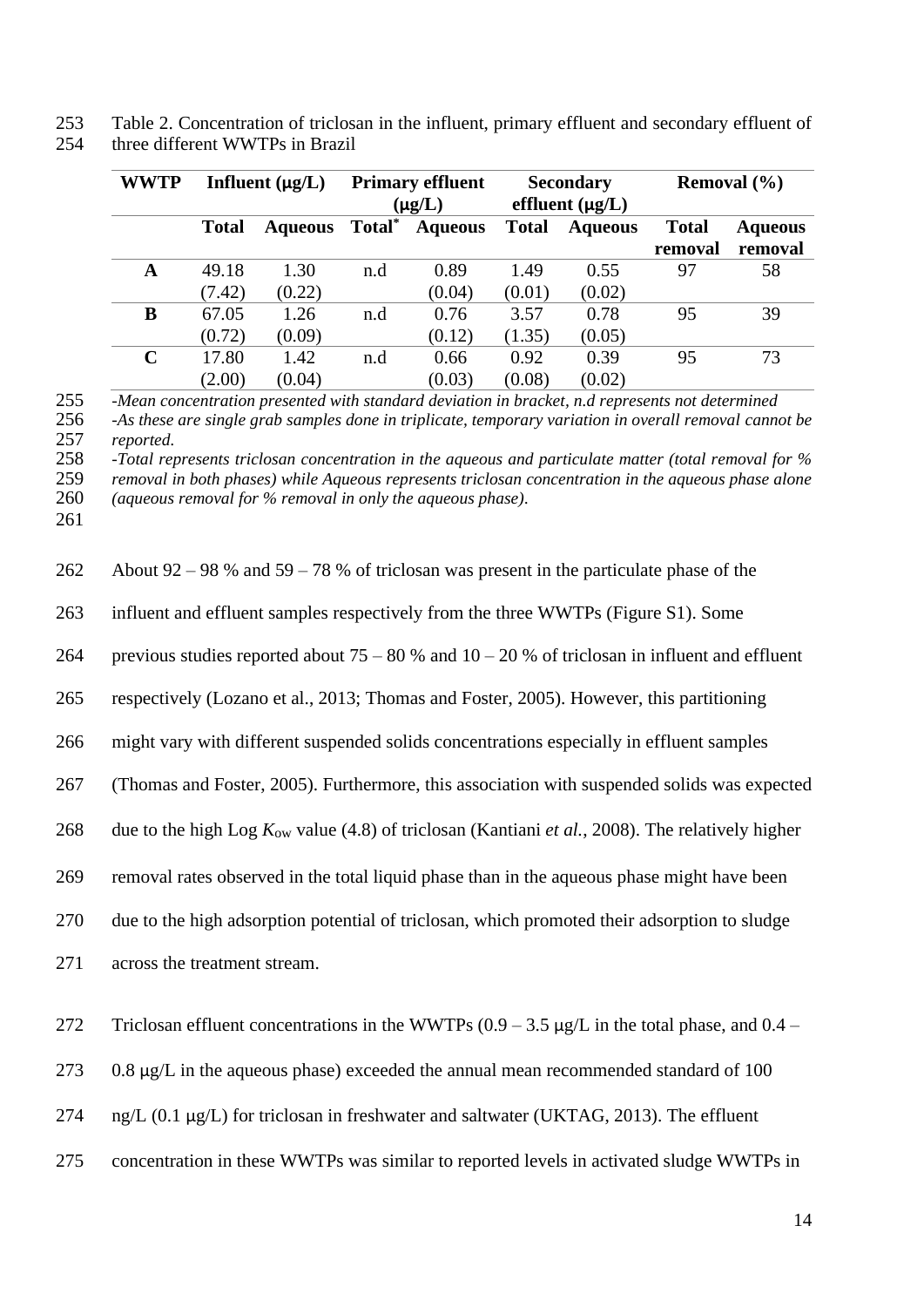Canada [\(Lee et al., 2003\)](#page-30-7), Australia [\(Kookana et al., 2011\)](#page-30-8), USA [\(Kumar et al., 2010\)](#page-30-5),

Germany [\(Bester, 2005\)](#page-27-5) and UK [\(Sabaliunas et al., 2003\)](#page-31-4) (Table S3). Hence, the

concentration of triclosan is as high in low-middle income countries (LMICs) as in high-

income countries (HICs). No previous study has reported the levels of triclosan in effluents of

full-scale UASB or WSP WWTPs. However, exceeding the recommended safety standard

for triclosan indicates that WWTPs around the world (even with different treatment

technologies) are ineffective in removing triclosan in their current format.

 The concentration of methyl triclosan (a known biotransformation product of triclosan) was also monitored in the three WWTPs. Methyl triclosan was detected in influents, and this might be due to biotransformation of triclosan in the sewage network during transportation to the WWTPs (*[Figure 2](#page-15-0)*). The concentration of methyl triclosan ranged from 138 – 468 ng/L in the three WWTPs. This was not surprising as methyl triclosan formation under aerobic and anoxic conditions has been reported, with the latter being relatively slower [\(Bester, 2005;](#page-27-5) [Chen et al., 2011\)](#page-27-4). Removal of methyl triclosan was observed in all three WWTPs (up to 85 % in WWTP A). However, the concentration of methyl triclosan increased by 45% after the facultative pond treatment in WWTP C. This suggests that methylation occurred in the facultative pond that operates under aerobic and anoxic conditions. However, this might also be due to the grab samples not equating with the hydraulic load (retention times) of the systems.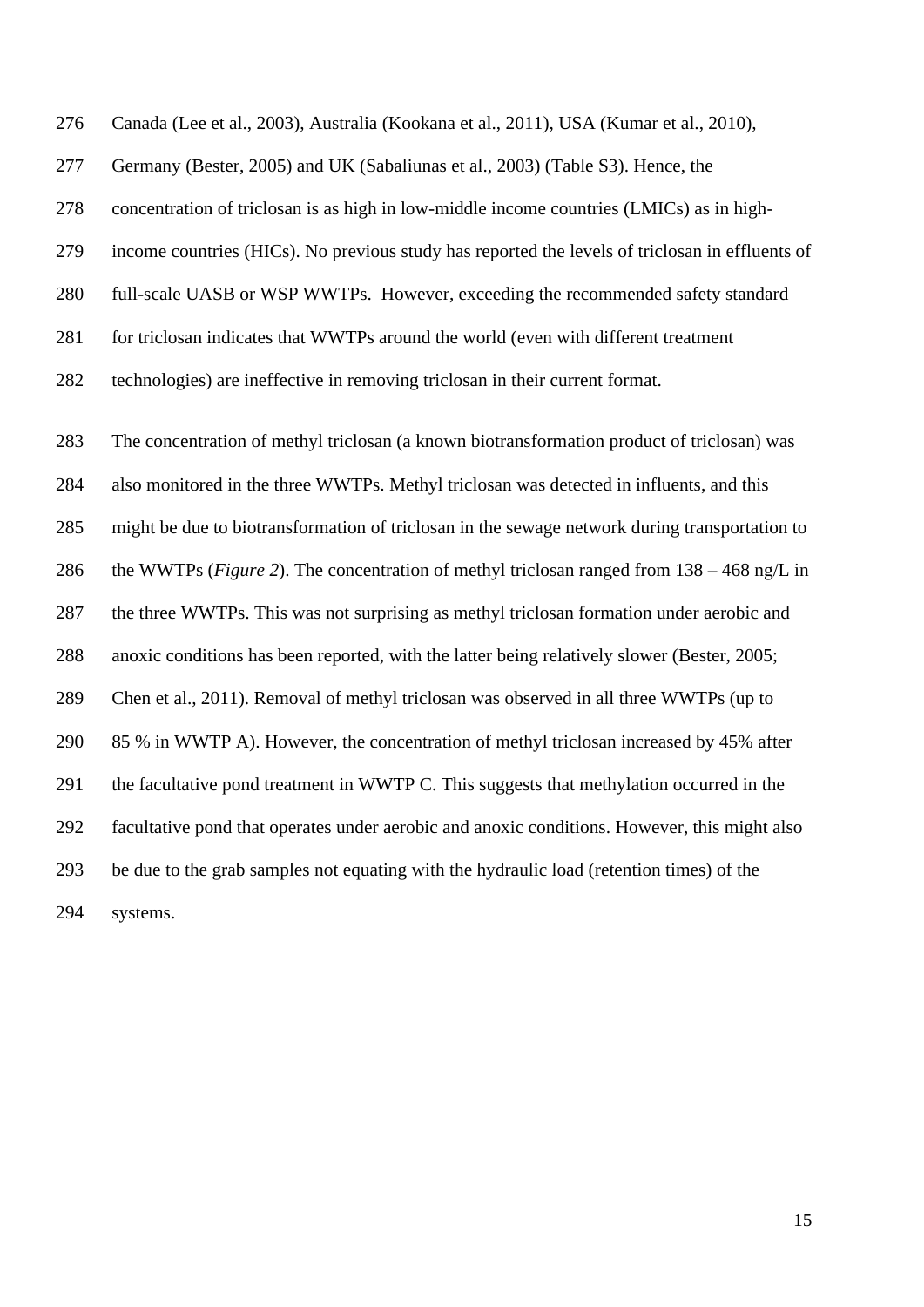

<span id="page-15-0"></span> Figure 2. Concentration of methyl triclosan in the aqueous phase of influent, primary effluent and secondary effluent samples of the three WWTPs. P and S represents primary and secondary 298 respectively.  $n = 3$ , standard deviation presented as error bars

### **Fate and extent of PAH removal**

- The total (aqueous and particulate matter) concentration of PAHs (sum of 15 individual
- 302 PAHs) in raw influent was 10.2  $\mu$ g/L, 20.2  $\mu$ g/L and 27.3  $\mu$ g/L in WWTP A, WWTP B and
- WWTP C respectively (*[Table 3](#page-16-0)*). The total concentration of PAHs in the final effluent was
- 304 1.1  $\mu$ g/L, 1.6  $\mu$ g/L and 1.1  $\mu$ g/L for WWTP A, WWTP B, and WWTP C respectively. All
- individual PAHs except indeno(1,2,3-cd)pyrene, dibenz(a,h)anthracene
- andbenzo(ghi)perylene were detected in all samples (Table S5, Table S6, Table S7).

Low molecular weight (LMW) PAHs were the most abundant group of PAHs, followed by

middle molecular weight (MMW) and high molecular weight PAHs in both influent and

effluent samples. MMW PAHs have previously been reported to be the most abundant PAHs

- in raw wastewater, while LMW PAHs were the most abundant in the effluent [\(Busetti et al.,](#page-27-6)
- [2006\)](#page-27-6), although this distribution mostly depends on the source of the PAHs entering the
- WWTP. The total concentration of PAHs in influents of the studied WWTPs detected in this
- study were similar to those reported in Spain [\(Sánchez-Avila et al., 2009\)](#page-31-2) and Greece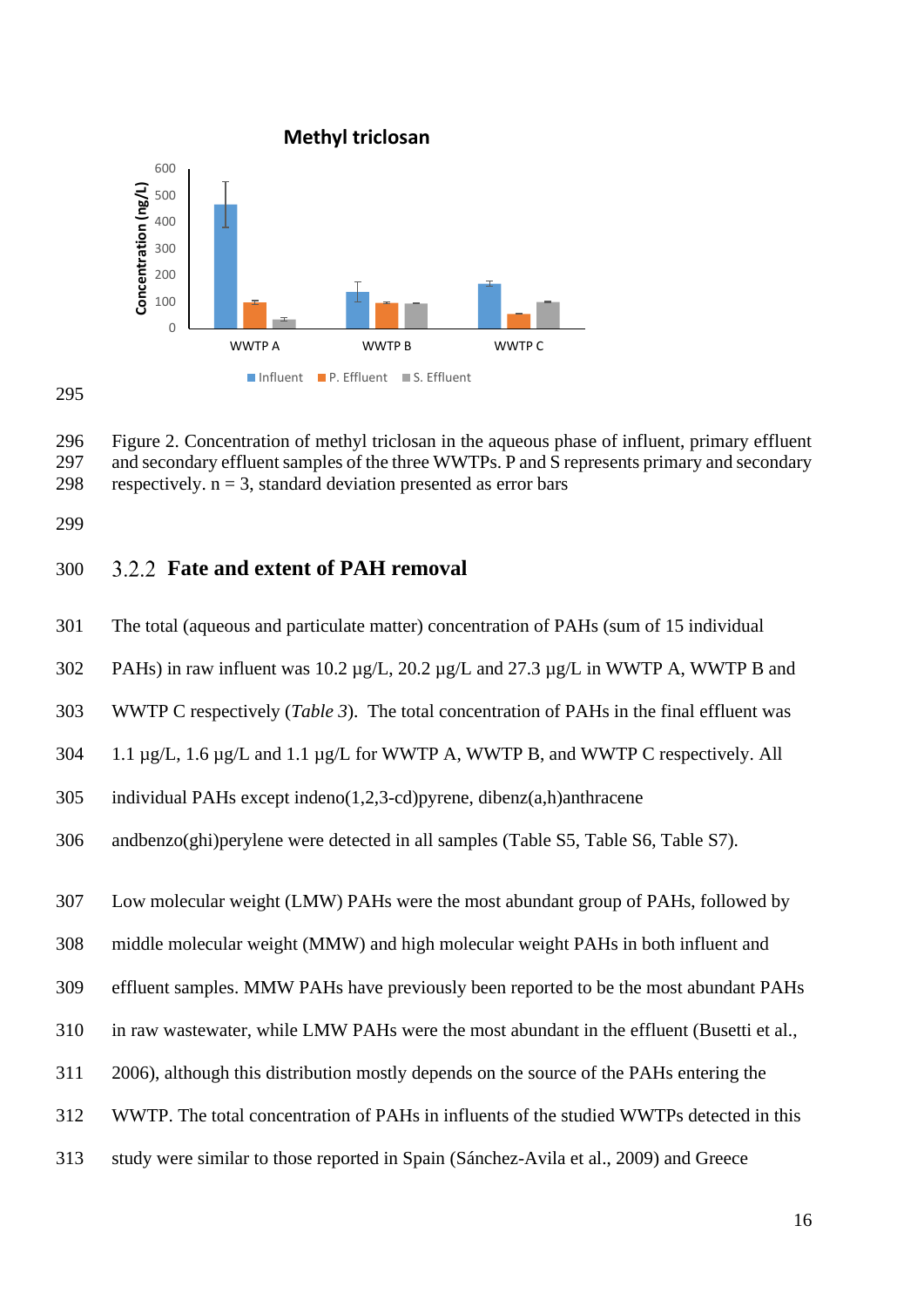| 314 | (Manoli and Samara, 2008), but two and ten times lower than those detected in China (Qi et |  |  |  |  |
|-----|--------------------------------------------------------------------------------------------|--|--|--|--|
|     |                                                                                            |  |  |  |  |

[al., 2013\)](#page-31-6) and Italy [\(Busetti et al., 2006;](#page-27-6) [Fatone et al., 2011\)](#page-29-5) respectively (Table S8).

Naphthalene (Naph), phenanthrene (Phen), and benzo(b)fluoranthene (BbF) were the most

- abundant LMW, MMW and HMW PAHs respectively detected in the three WWTPs, which
- is in agreement with some other studies [\(Manoli and Samara, 2008;](#page-31-5) [Wang et al., 2013\)](#page-32-1).
- Furthermore, aqueous concentrations of PAHs in the WWTPs were similar to those generally
- reported around the world [\(Cao et al., 2005;](#page-27-7) [Qi et al., 2013;](#page-31-6) [Yao et al., 2012\)](#page-32-5), but five to ten
- times lower than levels reported by Wang *et al*., in China [\(Wang et al., 2013\)](#page-32-1) (Table S9).
- This shows that concentration of PAHs in both HICs and LMICs are similar.

<span id="page-16-0"></span> Table 3. Total concentration of PAHs in the influent, primary effluent and secondary effluent of three different WWTPs in Brazil

| <b>WWTP</b> | Influent $(\mu g/L)$ |                | <b>Primary effluent</b> |                | <b>Secondary</b>     |                | Removal $(\% )$ |                |
|-------------|----------------------|----------------|-------------------------|----------------|----------------------|----------------|-----------------|----------------|
|             |                      |                | $(\mu g/L)$             |                | effluent $(\mu g/L)$ |                |                 |                |
|             | <b>Total</b>         | <b>Aqueous</b> | Total <sup>*</sup>      | <b>Aqueous</b> | <b>Total</b>         | <b>Aqueous</b> | <b>Total</b>    | <b>Aqueous</b> |
|             |                      |                |                         |                |                      |                | removal         | removal        |
| A           | 10.20                | 0.55           | n.d                     | 0.58           | 1.07                 | 0.48           | 89.5            | 12.6           |
| B           | 20.19                | 0.70           | n.d                     | 0.80           | 1.57                 | 0.47           | 92.2            | 32.5           |
| $\mathbf C$ | 27.30                | 12.11          | n.d                     | 0.88           | 1.07                 | 0.43           | 96.1            | 64.4           |

 *-The concentration presented is the sum of 15 PAHs. Individual PAH concentrations with standard deviations is given in the supplementary information*

 *- Total represents PAH concentration in the aqueous and particulate matter (total removal for % removal in both phases) while Aqueous represents triclosan concentration in the aqueous phase alone (aqueous removal for % removal in only the aqueous phase).* 

Furthermore, the total effluent concentration from the WWTPs of those PAHs falling under

- the regulation of the EU WFD (naphthalene-Naph, anthracene- Anth, fluoranthene- Flt,
- benzo(b)fluoranthene- BbF, benzo(a)pyrene BaP) were below the mean allowable EQS
- concentrations for inland surface waters for fours PAHs, Naph, Anth, Flt, BaP (MAC-EQS

values of 130, 000 ng/L, 100 ng/L, 120 ng/L, and 270 ng/L respectively), but were higher for

- BbF (17 ng/L) [\(EU, 2013\)](#page-29-2). The measured concentrations were compared to EU benchmarks
- since a Brazil benchmark does not exist.

 *- As these are single grab samples done in triplicate, temporary variation in overall removal cannot be*   $reported.$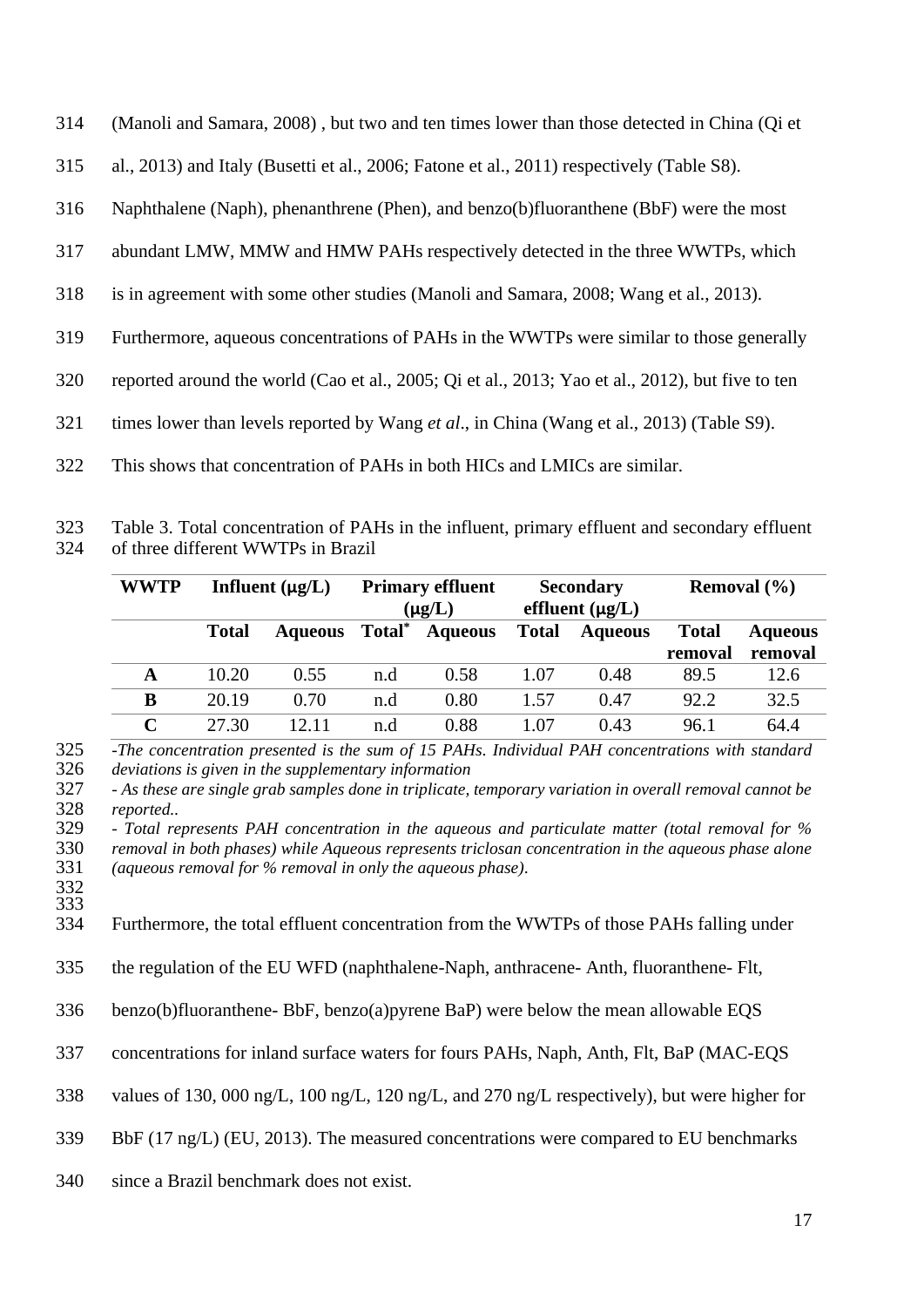In terms of PAHs removal, WWTP C (WSP) performed better with 96 % removal (64% in aqueous phase), compared to 92 % (33 % in aqueous phase) in WWTP B (UASB + trickling filters), and 90 % (13 % in aqueous phase) in WWTP A (activated sludge) (*[Table 3](#page-16-0)*). Although, an increment in the concentration of some PAHs (aqueous phase) after UASB treatment in WWTP B, and anaerobic pond treatment in WWTP C was observed. This was perhaps due to their residual concentrations already present in these treatment stages before sampling. The removal of PAHs from the studied WWTPs was most likely mainly via sorption onto solids in the settling tanks and reactors, with volatilization and biodegradation contributing less [\(Lei et al., 2007;](#page-30-9) [Liu et al., 2011\)](#page-30-10). Volatilization has been reported to 350 contribute to only about  $1 - 2$  % removal of PAHs in conventional wastewater treatment plants [\(Manoli and Samara, 2008\)](#page-31-5). The higher removal observed in the total phase of the WWTPs suggests that removal was principally through sorption. To further explain this, about 90 – 97 % of LMW, MMW and HMW PAHs were present in the particulate phase of the influent samples from the three WWTPs, while 60 – 70 % of LMW to HMW PAHs partitioned onto the particulate matter in effluent samples (Figure S3). This is expected due to the high Log *K*ow values of the PAHs that promotes their sorption onto solids [\(Sánchez-Avila](#page-31-2)  [et al., 2009\)](#page-31-2).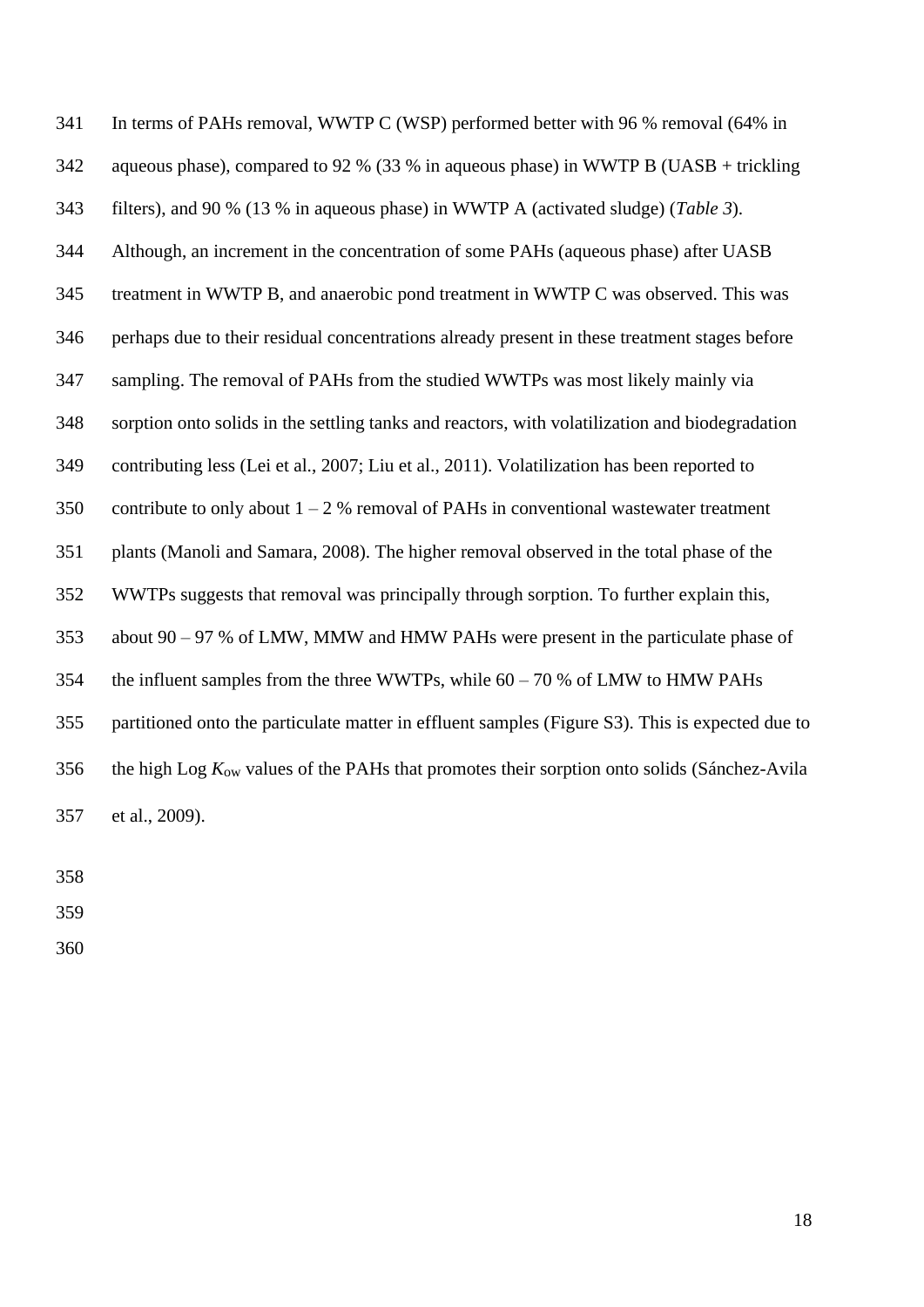#### **Fate and extent of estrogen removal**

 Only E1 and E3 were detected in these WWTPs, while E2 and EE2 were below the method detection limit (0.5 ng/L) (*[Table 4](#page-19-0)*). E3 was the most abundant estrogen in the influent of all the WWTPs, with an aqueous phase concentration of 1234 ng/L, 1548 ng/L and 625 ng/L in WWTP A, WWTP B and WWTP C respectively. E3 has been reported to be the most abundant estrogen in wastewater around the world [\(Coleman et al., 2010;](#page-28-5) [Kim et al., 2007\)](#page-29-6) as they are excreted the most by humans [\(Ternes and Joss, 2007\)](#page-32-6). Furthermore, the E3 concentrations reported in this study were similar to globally recorded concentrations [\(Gabet-](#page-29-7) [Giraud et al., 2010;](#page-29-7) [Kim et al., 2007;](#page-29-6) [Liu et al., 2015;](#page-30-11) [Luo et al., 2014\)](#page-30-0) The aqueous concentration of E1 in WWTP A, WWTP B and WWTP C was 78 ng/L, 107 ng/L and 51 ng/L respectively (*[Table 4](#page-19-0)*). These results differ from the reported occurrence and concentrations of estrogens (E1, E2 and EE2) by Pessoa et al. [\(Pessoa et al., 2014\)](#page-31-0) in Brazilian WWTPs with identical technologies and process configurations to those reported in this study. These authors detected E1, E2 and EE2 in influent samples but did not measure E3 concentrations. They suggested that E1 was more frequently detected in influents due to partial degradation of E2 to E1, and de-conjugation of E1 conjugated compounds (E1 sulfonide or glucuronide) in sewer systems. This assertion was further supported by E1 concentrations in the influent that were five times higher than E2. Therefore, the relatively low levels of E1 in this study, and the reported E2 degradation might be responsible for non- detection of E2 in the examined WWTPs. Furthermore, some studies reported a five to ten times higher concentration of E1 in influents from Brazilian wastewater plants [\(Froehner et](#page-29-3)  [al., 2010;](#page-29-3) [Pessoa et al., 2014\)](#page-31-0) in comparison with our results. However, Queiroz *et al.* could not detect E2 and EE2 above the LODs (9.3 and 12.4 ng/L respectively) from influent samples from one of the same WWTPs (WWTP A) used in this study [\(Queiroz et al., 2012\)](#page-31-7), while de Castro *et al*. reported low concentrations of E1 [\(de Castro et al., 2018\)](#page-28-6). Floripes et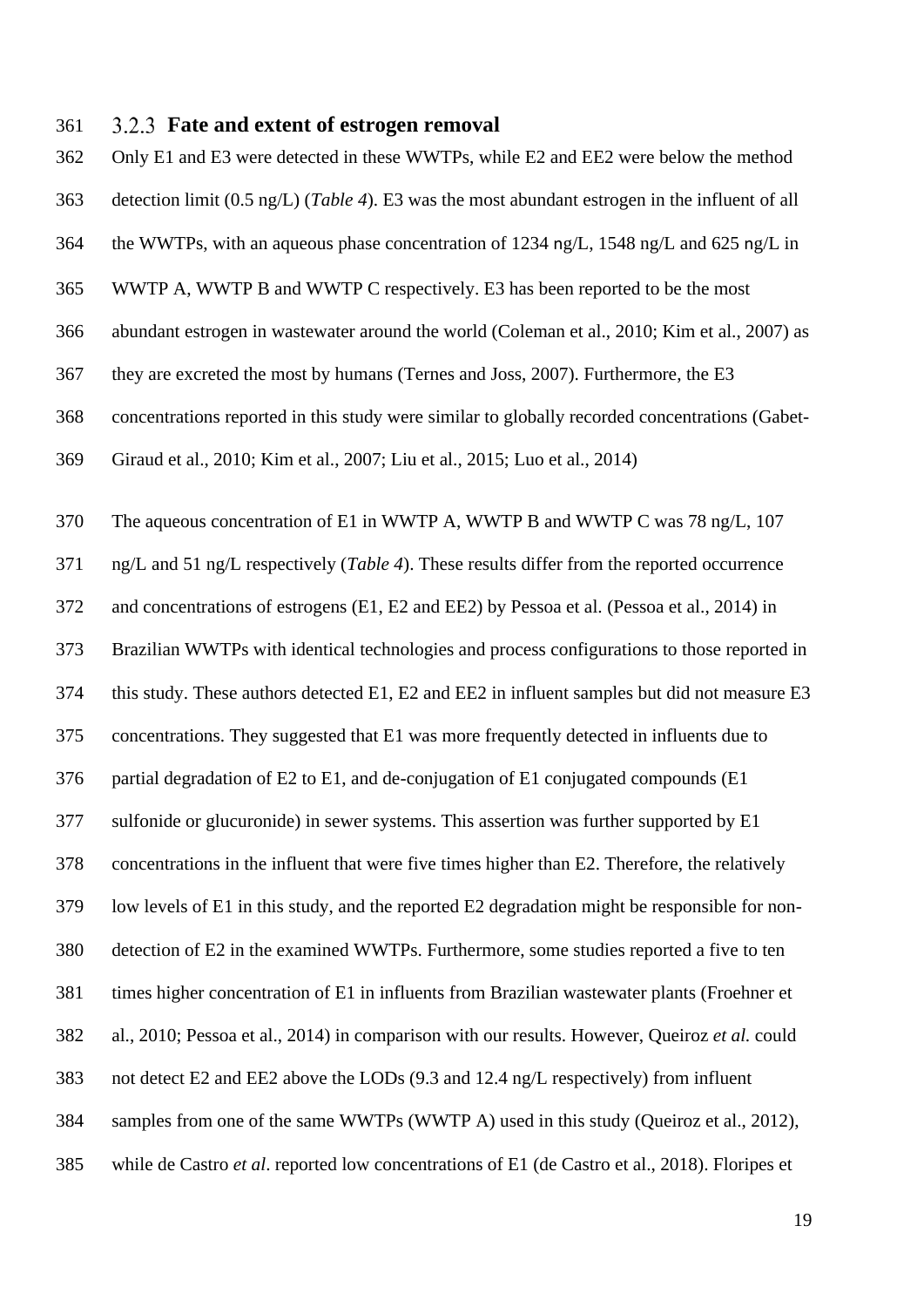| 386 | al., detected E3 and EE2 in residential condominiums but not in the wastewater influent from                    |
|-----|-----------------------------------------------------------------------------------------------------------------|
| 387 | WWTP A and WWTP B (Floripes et al., 2018). They suggested adsorption to sediments or                            |
| 388 | biodegradation in the sewage pipe during transport. Coleman et al., also reported that E2 and                   |
| 389 | EE2 concentrations in WWTP influent in Australia was below their method detection limits                        |
| 390 | $(1 \text{ and } 0.1 \text{ ng/L respectively})$ (Coleman et al., 2010). The E1 influent concentrations in this |
| 391 | study are similar to those reported around the world (Gabet-Giraud et al., 2010; Salgado et                     |
| 392 | al., 2010) (Error! Reference source not found.). E1 is considered as one of the most                            |
| 393 | environmentally important estrogens because of its more frequent detection at higher                            |
| 394 | concentrations compared to the other estrogens, and can be used to measure estrogenicity in                     |
| 395 | the environment despite its lower potency compared to E2 (Coleman et al., 2010).                                |

<span id="page-19-0"></span>396 Table 4. Concentration of E1 and E3 in the influent, primary effluent and secondary effluent 397 of the three studied Brazilian WWTP

| Compound      |                 |                 | $E1$ (ng/L) |               | $E3$ (ng/L)     |                 |                 |                |  |
|---------------|-----------------|-----------------|-------------|---------------|-----------------|-----------------|-----------------|----------------|--|
|               | <b>Influent</b> | P.              | S.          | $\frac{6}{9}$ | <b>Influent</b> | Р.              | S.              | $\frac{0}{0}$  |  |
|               |                 | <b>Effluent</b> | Effluent    | Removal       |                 | <b>Effluent</b> | <b>Effluent</b> | <b>Removal</b> |  |
| <b>WWTP A</b> | 77.8            | 65.3            | 16.0        | 79.4          | 1233.7          | 1068.7          | 64.3            | 94.8           |  |
|               | (3.3)           | (5.4)           | (2.0)       |               | (17.1)          | (51.8)          | (9.1)           |                |  |
| WWTP B        | 106.5           | 151.8           | 11.9        | 88.9          | 1547.9          | 1254.5          | 12.5            | 99.2           |  |
|               | (6.6)           | (10.2)          | (1.4)       |               | (148.8)         | (641.3)         | (1.0)           |                |  |
| <b>WWTP C</b> | 50.5            | 130.2           | 0.1         | 99.7          | 625.1           | 3814            | 13.0            | 97.9           |  |
|               | (5.4)           | (29.4)          | (0.08)      |               | (26.4)          | (559.8)         | (1.7)           |                |  |

398 *-P and S represents primary and secondary effluent; standard deviation in bracket*

399 *- As these are single grab samples done in triplicate, temporary variation in overall removal cannot be*  400 *reported.*

401 *-Concentrations of E2 and EE2 was below the MDL, hence result not shown*

402

403 The mean removal of E1 from the aqueous phase was 79 %, 89 % and 99 % in WWTP A,

404 WWTP B and WWTP C respectively. Whereas, E3 removal was 95 %, 99 % and 98 % for

405 WWTP A, WWTP B and WWTP C respectively. In WWTP A, most removal was achieved

406 after secondary treatment (62% for E1 and 81 % for E3), and the removal rates achieved were

407 similar those reported previously [\(Nie et al., 2012;](#page-31-9) [Pessoa et al., 2014;](#page-31-0) [Salgado et al., 2010\)](#page-31-8).

408 However, it is the final effluent concentration, not percentage removal and how it compares

409 to the PNEC values that are important for determining risk to the environment.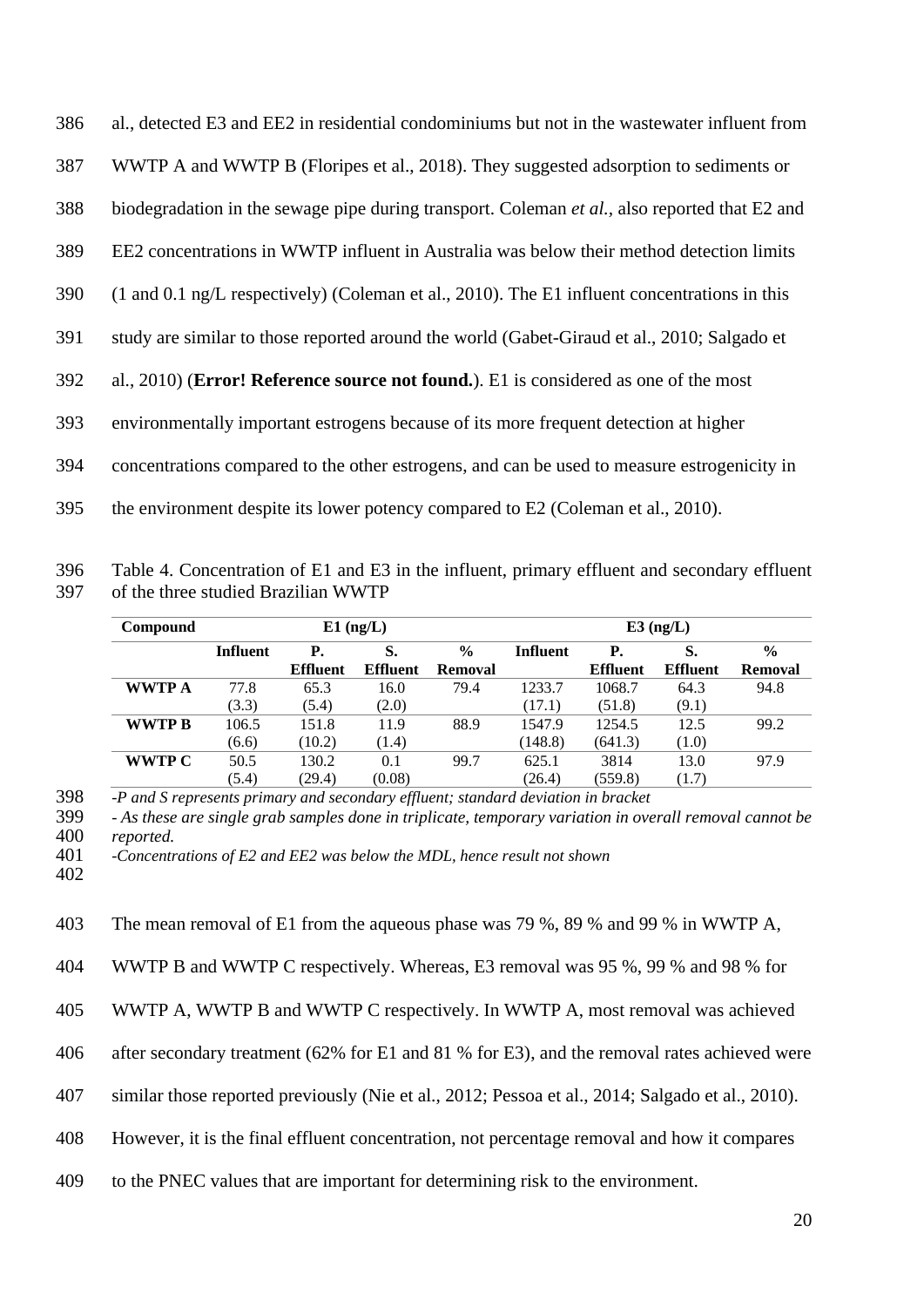In WWTP B, secondary treatment (trickling filters) accounted for 90 % and 80 % of E1 and E3 removal respectively (*[Table 4](#page-19-0)*). However, an initial increase in E1 concentration was observed after UASB treatment- perhaps due the residual E1 concentration already present in the reactor that our grab sampling did not account for. Pessoa *et al*. (Pessoa [et al., 2014\)](#page-31-0) reported E1 removal below their detection limits (35.4 ng/L) in a WWTP utilizing UASB technology equipped with chlorine post-treatment (that may have also contributed to E1 removal). Froehner *et al*., also reported E1 removal below their detection limits (values not reported) from a WWTP using UASB treatment with an attached dissolved air flotation reactor [\(Froehner et al., 2010\)](#page-29-3). Hence, the efficiency of the UASB system alone could not be determined from these previous studies. In this study, it was the trickling filter post-UASB treatment that removed the majority of the E1 and E3. Trickling filter systems have been reported to possess a similar E1 removal capacity as activated sludge system, with an achieved removal of 90 – 95 % [\(Salgado et al., 2010\)](#page-31-8). Although some studies have shown they are ineffective [\(Liu et al., 2015\)](#page-30-11) .There is no report of E3 removal by full-scale UASB systems in literature, but up to 90 % removal has been reported in trickling filter systems [\(Gabet-Giraud et al., 2010\)](#page-29-7). Also, pilot-scale UASB reactors in Brazil have also been reported to be ineffective in removal of estrogens [\(Brandt et al., 2013\)](#page-27-8).

 In WWTP C, secondary treatment accounted for 99 % and 98 % of E1 and E3 removal respectively (*[Table 4](#page-19-0)*). However, an initial increase in E1 and E3 was observed after primary treatment (anaerobic pond)- perhaps due the residual E1 concentration already present in the reactor that our grab sampling did not account for. Although deconjugation of E1 and E3 conjugated compounds might also have contributed to this [\(Pessoa et al., 2014\)](#page-31-0), and a similar occurrence of increased E3 concentration after waste stabilization pond treatment was reported in another study [\(Coleman et al., 2010\)](#page-28-5). The high removal rate achieved by WWTP C was consistent with those reported by Froehner *et al.* by WSPs [\(Froehner et al., 2010\)](#page-29-3), but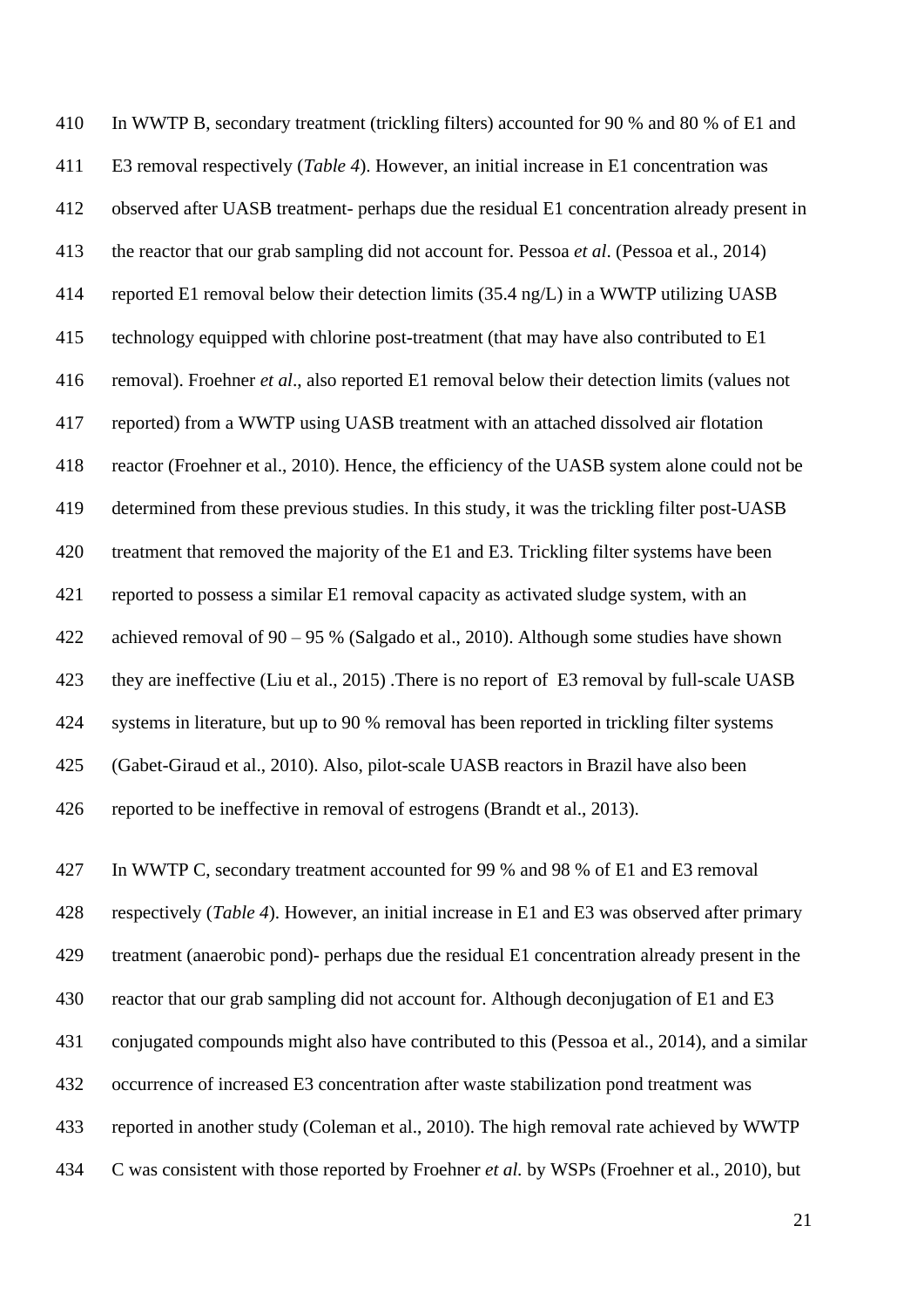was higher than the 34-82 % reported by Coleman et al., [\(Coleman et al., 2010\)](#page-28-5) and 31 – 62 % reported by Pessoa *et al*., [\(Pessoa et al., 2014\)](#page-31-0). The 98 % E3 removal achieved by the WWTP was also higher than the 26 – 36 % reported in another study [\(Coleman et al., 2010\)](#page-28-5). The relatively poor removal reported by Pessoa *et al*., and Coleman *et al*., might be due the different system configuration (absence of an anaerobic pond and presence of a maturation pond). The photo-oxidizing effect of WSPs may have contributed to high estrogen removal in WWTP C. This is due to increased photo-oxidative potential of the ponds because of the high oxygen concentrations and presence of humic substances [\(Davies-Colley et al., 1999\)](#page-28-7). Furthermore, Coleman *et al*., reported complete photo-degradation of E1 and E3 under UV light in their studies [\(Coleman et al., 2010\)](#page-28-5).

 The effluent concentration of E1 ranged from 0.1 ng/L for WWTP C to 16 ng/L for WWTP A. These concentrations were similar to those reported around the world [\(Liu et al., 2015;](#page-30-11) Luo et [al., 2014\)](#page-30-0), but were ten times lower than those reported by other studies in Brazil [\(Pessoa et al., 2014\)](#page-31-0). The concentration of E3 in effluent also ranged from 13 ng/L for WWTP C to 64 ng/L for WWTP A. These concentration were similar to those reported in France [\(Gabet-Giraud et al., 2010\)](#page-29-7), but over ten times higher than those reported in Korea [\(Behera et al., 2011\)](#page-27-9), China [\(Nie et al., 2012\)](#page-31-9), and two to five times lower than reported levels in another study in Brazil [\(Coleman et al., 2010\)](#page-28-5) (Table S8). Caldwell *et al*. estimated the predicted no effect concentration (PNEC) values in aquatic organisms for E1 and E3 to be 6 ng/l and 60 ng/L respectively [\(Caldwell et al., 2012\)](#page-27-10). Only the effluent from WWTP C was below the PNEC value for E1 in this study. For E3, the effluent from WWTP B and WWTP C were below the PNEC value, while effluent from WWTP A exceeded this level.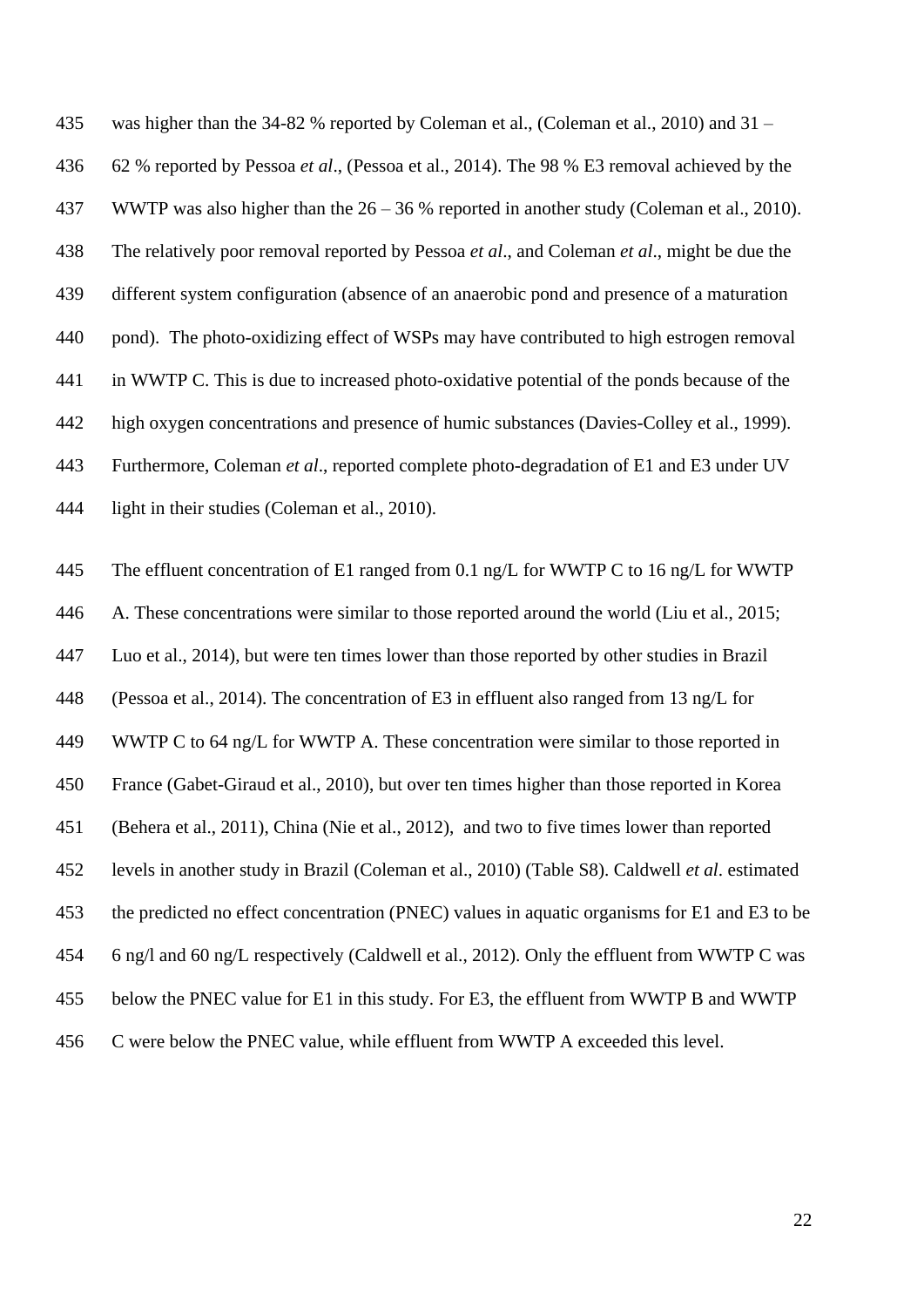### 457 **Fate and extent of PBDE removal**

458 BDE 47 and BDE 209 are the most abundant PBDE congeners often detected in wastewater

- 459 and rivers [\(Kim et al., 2013\)](#page-29-9). In this study, the total (aqueous and particulate matter)
- 460 concentration of BDE 47 ranged from  $0 44$  ng/L in influent samples from the three
- 461 WWTPs, while the concentration BDE 209 was between 103.2 ng/L to 251.2 ng/L (*[Table 5](#page-22-0)*).
- 462 Aqueous phase concentrations of BDE 47 and BDE 209 was between 2.6 12.8 ng/L and
- 463 13.2 136.9 ng/L respectively (*[Table 5](#page-22-0)*). Other PBDE congeners were also detected in the
- 464 WWTPs except BDE 28 (Table S10, Table S11, Table S12). The total PBDE concentration
- 465 (∑PBDE) in the influent of the three WWTPs was between 193.8 269.6 ng/L, and these
- 466 determined concentrations are similar to reported levels around the world [\(Clarke et al., 2010;](#page-28-8)

467 [Kim et al., 2013;](#page-29-9) [Xiang et al., 2014\)](#page-32-7) (Table S13). To our knowledge, this is the first time that

468 PBDEs have been reported in Brazilian wastewater treatment plants.

| Compound       | Influent $(ng/L)$ |               |                 | P. Effluent $(ng/L)$ |                 | S. Effluent<br>(ng/L) |                    | Removal $(\% )$      |  |  |
|----------------|-------------------|---------------|-----------------|----------------------|-----------------|-----------------------|--------------------|----------------------|--|--|
|                | Total             | Aqueous       | Total           | Aqueous              | Total           | Aqueous               | % Total<br>removal | % Aqueous<br>removal |  |  |
|                |                   |               |                 |                      | <b>WWTP A</b>   |                       |                    |                      |  |  |
| <b>BDE 47</b>  | 44.0<br>(6.0)     | 9.3<br>(0.1)  | $\triangle MDL$ | 13.4<br>(2.3)        | 3.5<br>(0.9)    | 1.5<br>(0.2)          | 92.0               | 62.4                 |  |  |
| <b>BDE 209</b> | 103.2<br>(22.2)   | 13.2<br>(0.2) | $\triangle MDL$ | 12.9<br>(0.8)        | $\triangle MDL$ | $\triangle MDL$       | 100.0              | 100.0                |  |  |
| $\Sigma$ PBDE  | 193.8             | 26.4          | $\triangle MDL$ | 33                   | 11.0            | 3.6                   | 98.1               | 86.4                 |  |  |
|                | <b>WWTPB</b>      |               |                 |                      |                 |                       |                    |                      |  |  |
| <b>BDE 47</b>  | 41.9<br>(3.1)     | 12.8<br>(1.3) | $\triangle MDL$ | 20<br>(2.0)          | 4.7<br>(1.4)    | 4.1<br>(0.4)          | 88.8               | 68.0                 |  |  |
| <b>BDE 209</b> | 143.0<br>(21.8)   | 45.3<br>(7.0) | $<$ MDL         | 10.0<br>(1.2)        | 12.1<br>(0.1)   | $<$ MDL               | 91.5               | 100.0                |  |  |
| $\Sigma$ PBDE  | 222.4             | 83.6          | $\triangle MDL$ | 64.8                 | 32.1            | 14.8                  | 85.6               | 82.3                 |  |  |
|                | <b>WWTP C</b>     |               |                 |                      |                 |                       |                    |                      |  |  |
| <b>BDE 47</b>  | $\triangle MDL$   | 2.6<br>(0.3)  | $\triangle MDL$ | 9.8<br>(2.8)         | 3.9<br>(0.7)    | 2.9<br>(0.5)          |                    | 0.0                  |  |  |
| <b>BDE 209</b> | 251.2<br>(20.4)   | 136.9         | $\triangle MDL$ | $\triangle MDL$      | $<$ MDL         | $\triangle MDL$       | 100.0              | 100.0                |  |  |
| $\nabla$ PBDE  | 269.6             | 148.0         | $\triangle MDL$ | 14.3                 | 13.8            | 8.8                   | 94.9               | 94.1                 |  |  |

<span id="page-22-0"></span>469 Table 5. Concentration of BDE congeners in the influent, primary effluent and secondary 470 effluent of the WWTPs

471 -*P. and S. represents primary and secondary respectively; MDL represents method detection limit; standard* 

472 *deviation in bracket. - As these are single grab samples done in triplicate, temporary variation in overall*  473 *removal cannot be reported.*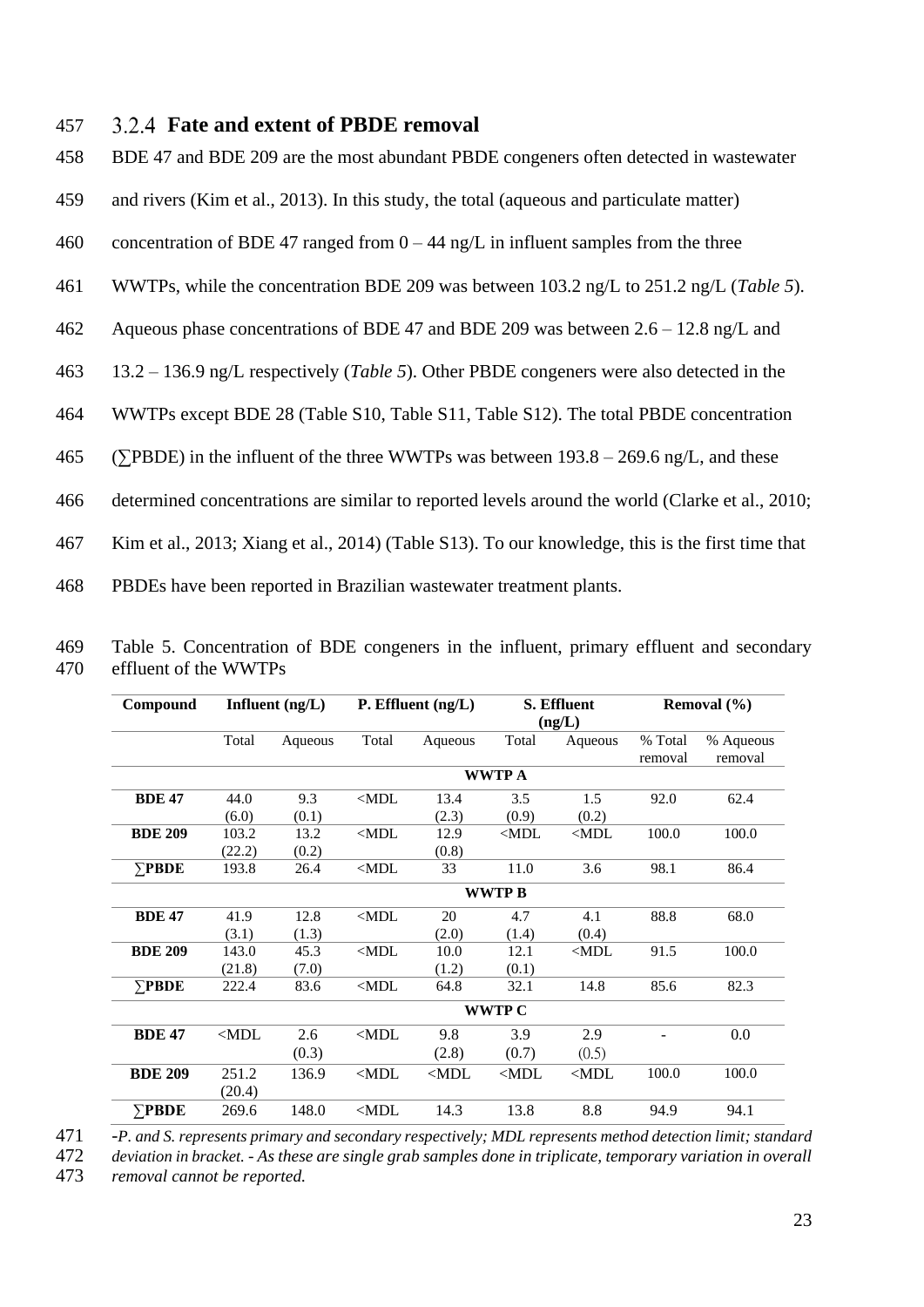In terms of PBDEs removal, WWTP A (activated sludge) achieved 98 % removal (73% in aqueous phase), compared to 95 % (94 % in aqueous phase) in WWTP C (WSP), and 86 % (43 % in aqueous phase) in WWTP B (UASB + trickling filters) (*[Table 5](#page-22-0)*). Primary treatment accounted for 90 % and 22 % PBDE removal in WWTP B and WWTP C respectively, while an increase in concentration was observed in WWTP A. Additionally, an increment in the aqueous concentration of some PBDE congeners (BDE 47, 100 in WWTP A, BDE 47, 100, 183 in WWTP B, and BDE 47 in WWTP C) after primary treatment was observed. This might be as a result of gradual release of the particulate matter-bound compounds in the influent samples into the dissolved/aqueous phase. However, this might also be due to the accumulation of these compounds in the primary treatment process before grab-sampling. Hence, these post-primary treatment concentrations may not have been representative of the levels in the raw influent. Some other authors have reported increased level of BDE 47, and BDE100 after primary treatment [\(Clarke et al., 2010\)](#page-28-8) and secondary treatment [\(Daso et al.,](#page-28-9)  [2012\)](#page-28-9) in conventional wastewater treatment plants.

 The total concentration of PBDE in the effluent of the three studied WWTPs was between 11 489 – 32 ng/L ( $\Sigma$ PBDE EU WFD congeners = 10 - 13 ng/L). These concentrations are an order of magnitude lower than the EU WFD MAC-EQS and are similar to reported levels in Canada [\(Kim et al., 2013\)](#page-29-9), Australia [\(Clarke et al., 2010\)](#page-28-8) and China [\(Deng et al., 2015;](#page-29-10) [Xiang](#page-32-7)  [et al., 2014\)](#page-32-7) (Table S12). BDE 209 has been reported to dominate the total concentrations of PBDEs founds in wastewater around the world [\(Cristale and Lacorte, 2015;](#page-28-10) [Peng et al.,](#page-31-10)  [2009\)](#page-31-10). This was also the case in Brazilian wastewaters in this study as BDE 209 accounted for 53 %, 64 % and 93 % of total PBDE concentration in the influent of WWTP A, WWTP B and WWTP C respectively. BDE 209 was not detected in the effluent of WWTP A and WWTP C, but was found in the effluent of WWTP B at a concentration that will pose risk on aquatic organisms – estimated Risk Quotient of 2.5 according to Cristale *et al*. [\(Cristale et al.,](#page-28-1)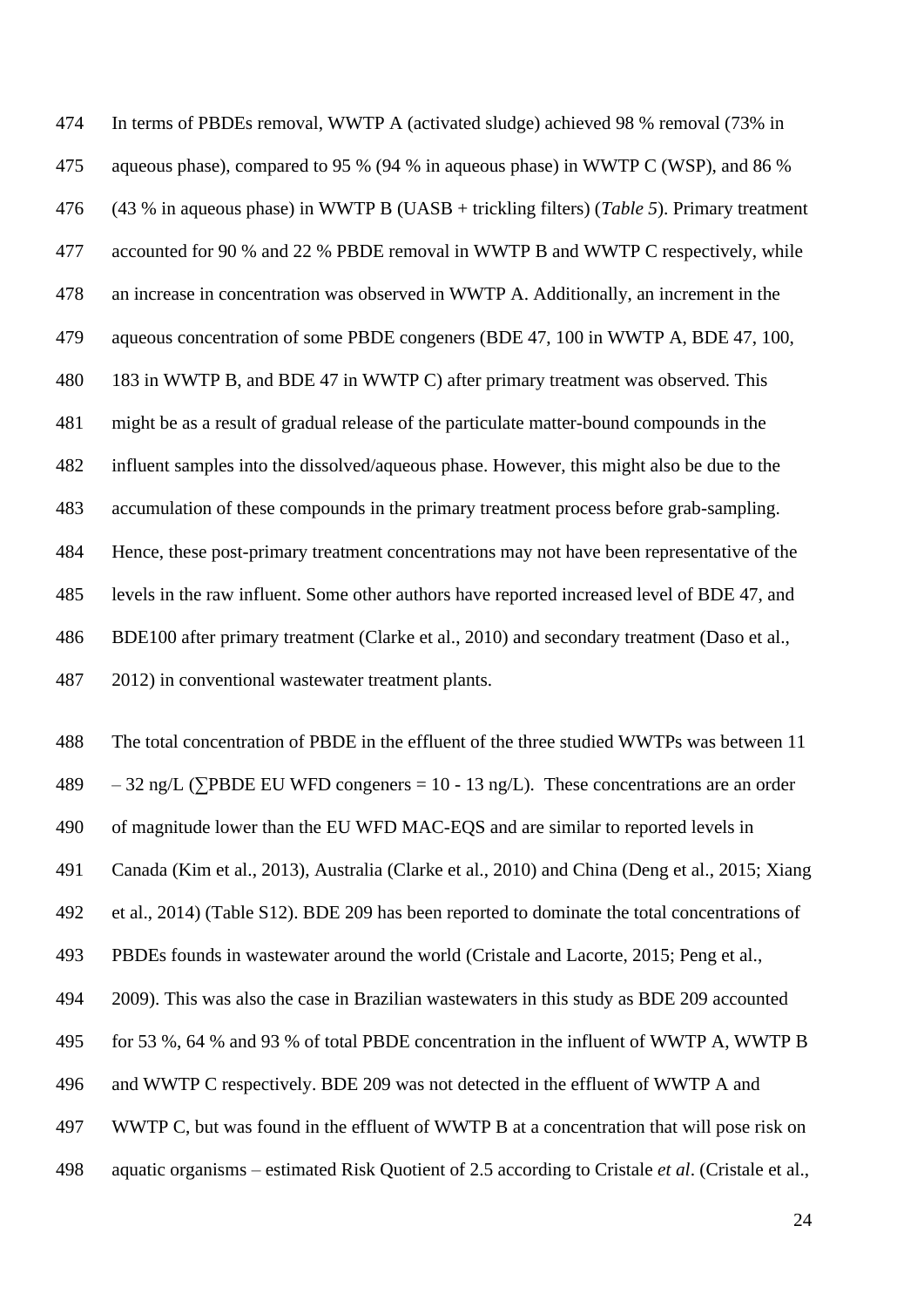| 499 |  | 2013). Due to the high Log $K_{ow}$ of PBDEs, sorption onto solids and subsequent removal |  |
|-----|--|-------------------------------------------------------------------------------------------|--|
|     |  |                                                                                           |  |

- during primary and secondary treatment is expected [\(Sánchez-Avila et al., 2009\)](#page-31-2). However,
- biodegradation can also play a major role in their removal. Biodegradation of PBDEs can
- occur under both aerobic and anaerobic conditions [\(Xia, 2013\)](#page-32-8).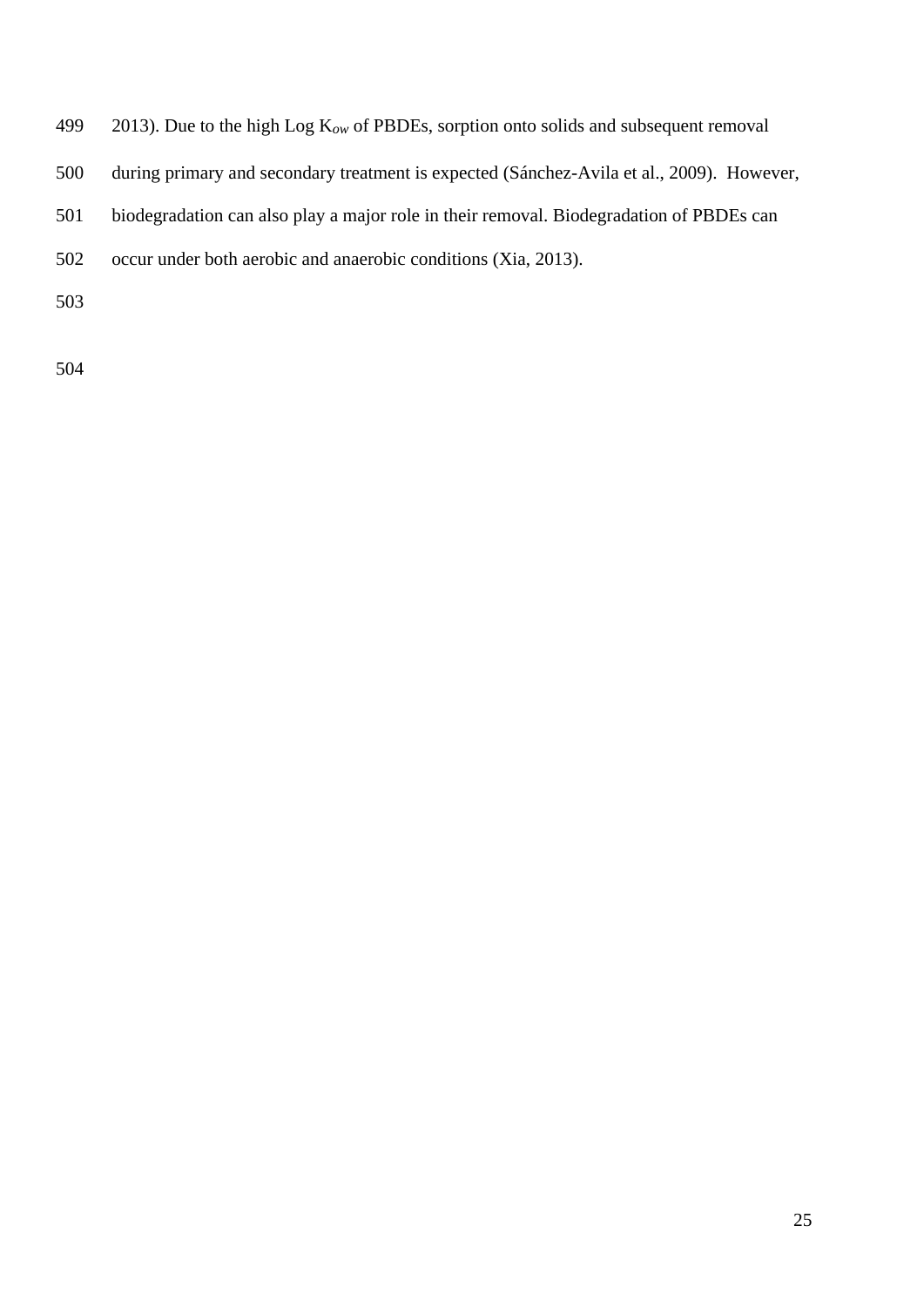# **4 Conclusion**

 This study has investigated the occurrence of twenty-eight chemicals from four classes (biocide- triclosan, industrial chemical- 15 PAHs, steroidal hormones- 4 estrogens, and flame retardants-8 PBDEs) for the first time in Brazil (except for estrogens). The results indicated that the concentrations of triclosan, PAHs, estrogens and PBDEs were similar in both LMICs and HICs, suggesting that these chemicals are in widespread use globally. The comparable use and concentrations of these chemicals in HICs and LMICs further indicates that the aqueous environment in Brazil and other LMICs are at a greater overall risk due to insufficient wastewater treatment infrastructure. Hence, the measured environmental concentrations of these chemicals contribute to a wider understanding of the micropollutant contamination in LMICs, which will be useful in quantifying the risks they pose on a global scale.

 The study also investigated the fate of such pollutants in three types of WWTP that differ in their energy requirements and types of processes including; energy-intensive aerobic systems (activated sludge), low-energy anaerobic-aerobic systems (UASBs and trickling filters) and passive-energy facultative systems (waste stabilization ponds). In most cases, and for all the chemical classes, the least energy intensive and cheapest WSP system (WSP) outperformed (89 – 99 % removal) or matched the high energy activated sludge system (WWTP A) (79 – 94 % removal), therefore showing its potential for micropollutant removal. However, despite the removal achieved by these treatment systems, the concentration of triclosan and estrogens were above their PNEC value, therefore the effluent might pose risk to aquatic organisms when discharged. Additionally, the three types of WWTP did not show any bias towards a certain class of pollutant.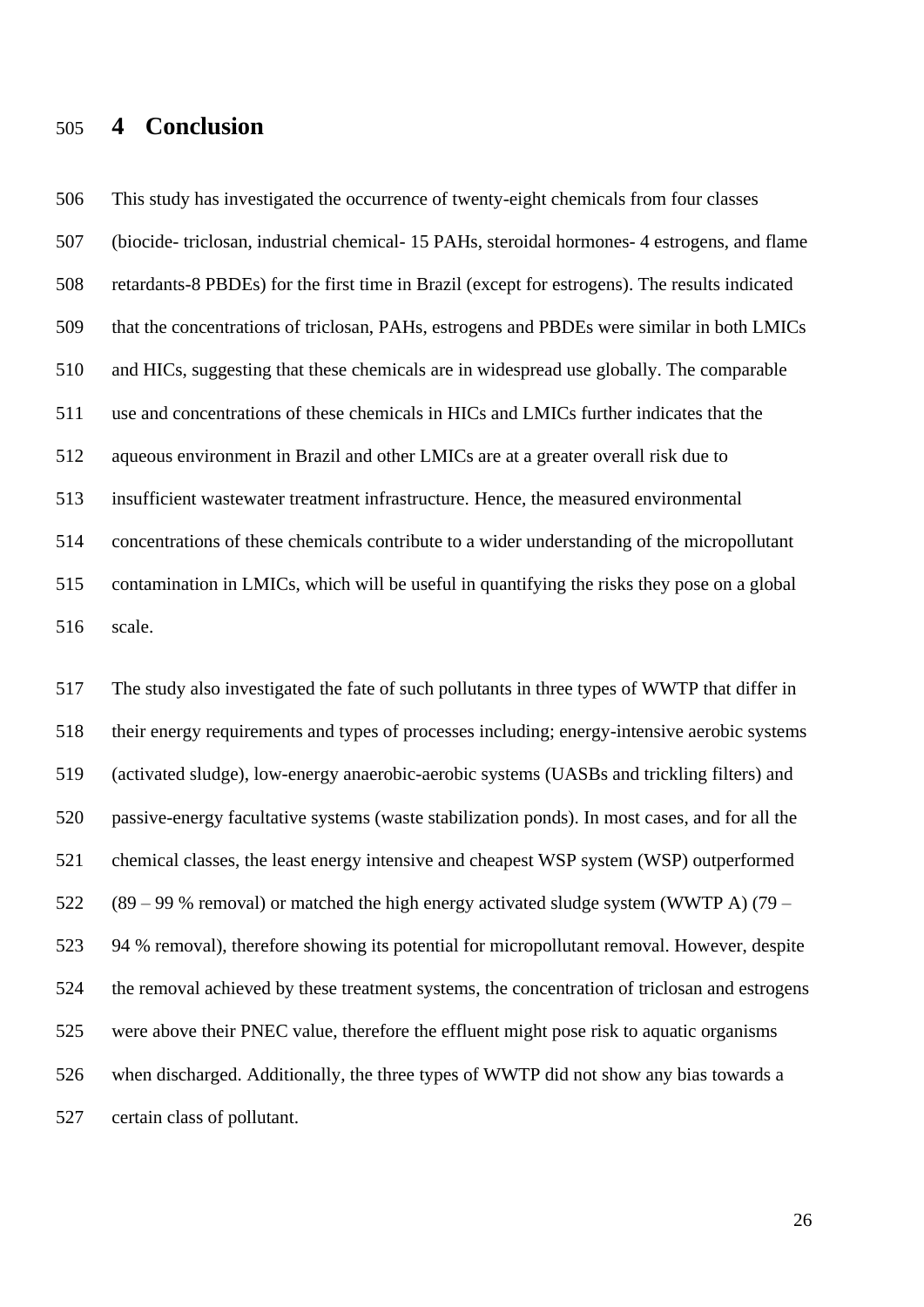Furthermore, the partitioning of the chemicals onto the suspended solids (specifically PAHs,

triclosan and PBDEs) indicates that sorption plays an important role in their removal in these

systems. However, the extent of biodegradation and sorption of these chemicals needs to be

investigated to provide key knowledge required to design better removal systems.

# **Conflict of interest**

The authors declare no potential conflict of interest.

# **Acknowledgement**

 This project was funded by a Challenging Engineering award from the Engineering and Physical Science Research Council (EPSRC; EP/I025782/1). We thank Paul Donohoe and Bernie Bowler for their assistance in the instrumental analysis of these chemicals. We also thank Thiago Bressani and Fer Espinosa (UFMG) for their assistance during sampling and laboratory work in Brazil. The authors acknowledge the support obtained from the following Brazilian institutions: Conselho Nacional de Desenvolvimento Científico e Tecnológico – CNPq; Coordenação de Aperfeiçoamento de Pessoal de Nível Superior –CAPES; Fundação de Amparo à Pesquisa do Estado de Minas Gerais – FAPEMIG; Instituto Nacional de Ciência e Tecnologia em Estações Sustentáveis de Tratamento de Esgoto – INCT ETEs Sustentáveis (INCT Sustainable Sewage Treatment Plants).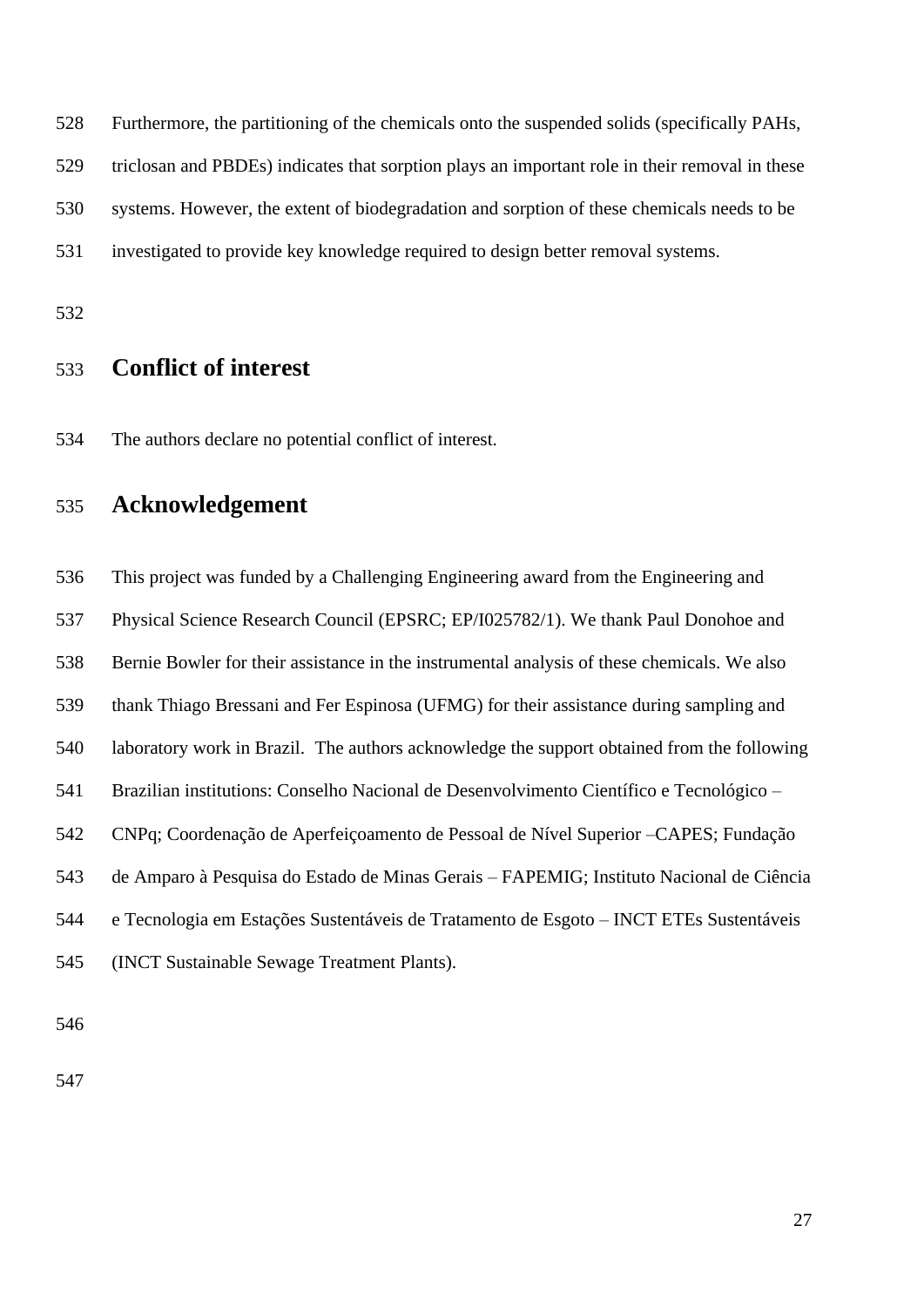# **References**

- <span id="page-27-2"></span>Aquino, S.F.d., Brandt, E.M.F., Chernicharo, C.A.d.L., 2013. Remoção de fármacos e
- desreguladores endócrinos em estações de tratamento de esgoto: revisão da literatura.
- Engenharia Sanitária e Ambiental 18, 187-204.
- <span id="page-27-0"></span>aus der Beek, T., Weber, F.-A., Bergmann, A., Grüttner, G., Carius, A., 2015.
- Pharmaceuticals in the environment: Global occurrence and potential cooperative action
- under the Strategic Approach to International Chemicals Management. Report cover sheet no.
- UBA-FB 00 (SAICM).
- <span id="page-27-1"></span>aus der Beek, T., Weber, F.A., Bergmann, A., Hickmann, S., Ebert, I., Hein, A., Küster, A.,
- 2016. Pharmaceuticals in the environment—Global occurrences and perspectives. Environ Toxicol Chem 35, 823-835.
- <span id="page-27-9"></span>Behera, S.K., Kim, H.W., Oh, J.-E., Park, H.-S., 2011. Occurrence and removal of
- antibiotics, hormones and several other pharmaceuticals in wastewater treatment plants of the
- largest industrial city of Korea. Science of the Total Environment 409, 4351-4360.
- <span id="page-27-5"></span> Bester, K., 2005. Fate of triclosan and triclosan-methyl in sewage treatmentplants and surface waters. Archives of Environmental Contamination and Toxicology 49, 9-17.
- <span id="page-27-8"></span>Brandt, E.M., de Queiroz, F.B., Afonso, R.J., Aquino, S.F., Chernicharo, C.A., 2013.
- Behaviour of pharmaceuticals and endocrine disrupting chemicals in simplified sewage treatment systems. Journal of environmental management 128, 718-726.
- <span id="page-27-3"></span>Bressani-Ribeiro, T., Mota Filho, C.R., de Melo, V.R., Bianchetti, F.J., de Lemos
- Chernicharo, C.A., 2019. Planning for achieving low carbon and integrated resources recovery from sewage treatment plants in Minas Gerais, Brazil. Journal of environmental
- management 242, 465-473.
- <span id="page-27-6"></span>Busetti, F., Heitz, A., Cuomo, M., Badoer, S., Traverso, P., 2006. Determination of sixteen
- polycyclic aromatic hydrocarbons in aqueous and solid samples from an Italian wastewater treatment plant. J Chromatogr A 1102, 104-115.
- 
- <span id="page-27-10"></span>Caldwell, D.J., Mastrocco, F., Anderson, P.D., Länge, R., Sumpter, J.P., 2012. Predicted‐
- 575 no effect concentrations for the steroid estrogens estrone,  $17 \beta$  estradiol, estriol, and  $17 \alpha$
- ‐ethinylestradiol. Environ Toxicol Chem 31, 1396-1406.
- Cao, Z., Wang, Y., Ma, Y., Xu, Z., Shi, G., Zhuang, Y., Zhu, T., 2005. Occurrence and
- <span id="page-27-7"></span>distribution of polycyclic aromatic hydrocarbons in reclaimed water and surface water of
- Tianjin, China. Journal of hazardous materials 122, 51-59.
- <span id="page-27-4"></span>Chen, X., Nielsen, J.L., Furgal, K., Liu, Y., Lolas, I.B., Bester, K., 2011. Biodegradation of
- triclosan and formation of methyl-triclosan in activated sludge under aerobic conditions.
- Chemosphere 84, 452-456.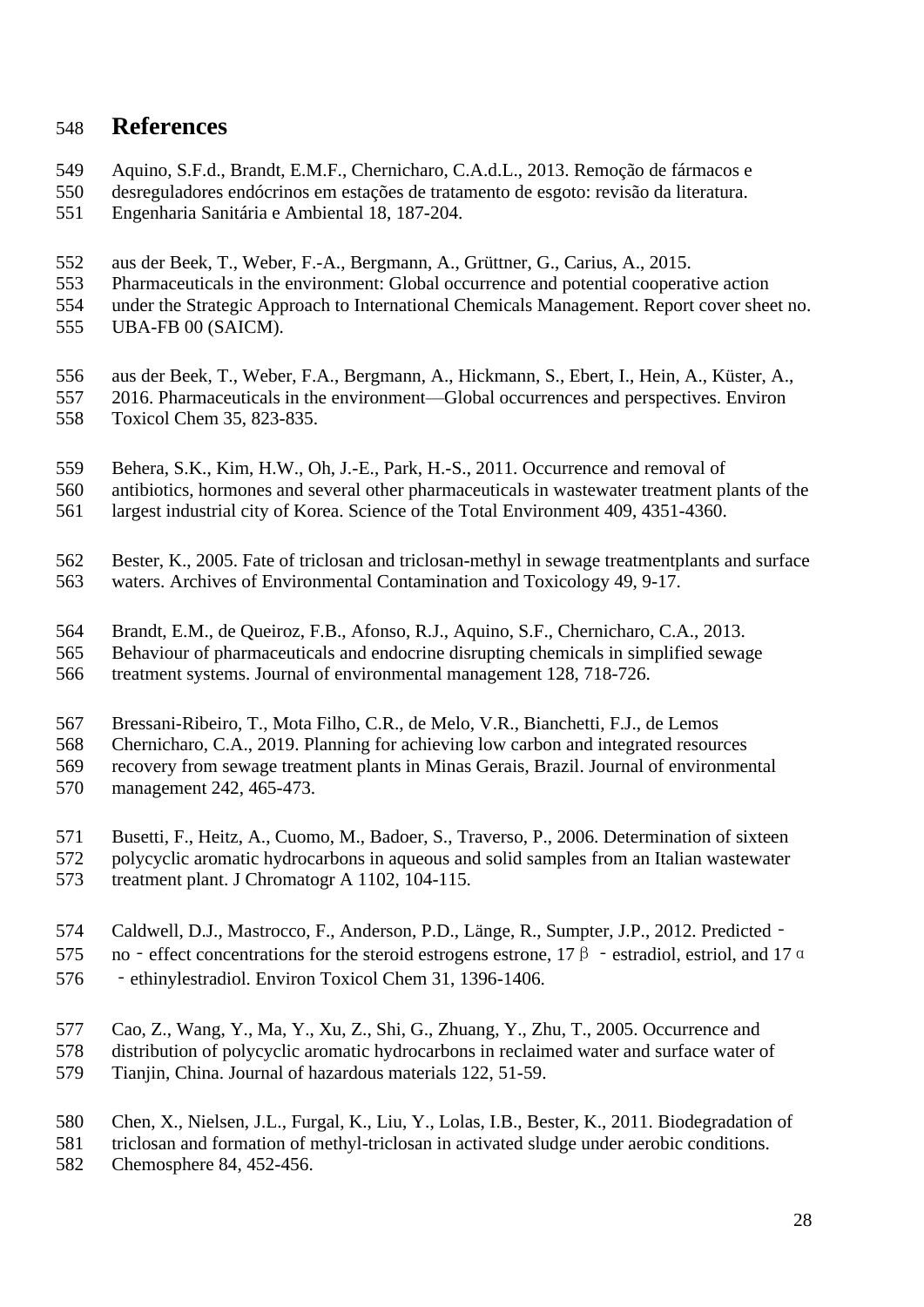- <span id="page-28-8"></span>Clarke, B.O., Porter, N.A., Symons, R.K., Marriott, P.J., Stevenson, G.J., Blackbeard, J.R.,
- 2010. Investigating the distribution of polybrominated diphenyl ethers through an Australian
- wastewater treatment plant. Science of the Total Environment 408, 1604-1611.
- <span id="page-28-4"></span> Clesceri, L.S.G., Eaton, A.E., Rice, A.D., Franson, E.W., Mary Ann, H., 2005. Standard methods for the examination of water and wastewater.
- <span id="page-28-5"></span>Coleman, H.M., Le-Minh, N., Khan, S.J., Short, M.D., Chernicharo, C., Stuetz, R.M., 2010.
- Fate and levels of steroid oestrogens and androgens in waste stabilisation ponds:
- quantification by liquid chromatography-tandem mass spectrometry. Water science and
- technology : a journal of the International Association on Water Pollution Research 61, 677- 684.
- <span id="page-28-0"></span> Combalbert, S., Hernandez-Raquet, G., 2010. Occurrence, fate, and biodegradation of estrogens in sewage and manure. Applied microbiology and biotechnology 86, 1671-1692.
- <span id="page-28-1"></span>Cristale, J., Katsoyiannis, A., Sweetman, A.J., Jones, K.C., Lacorte, S., 2013. Occurrence and
- risk assessment of organophosphorus and brominated flame retardants in the River Aire (UK). Environmental pollution 179, 194-200.
- 
- <span id="page-28-10"></span> Cristale, J., Lacorte, S., 2015. PBDEs versus NBFR in wastewater treatment plants: occurrence and partitioning in water and sludge. AIMS Environmental Science 2, 533-546.
- <span id="page-28-2"></span>da Cunha, D.L., de Paula, L.M., da Silva, S.M.C., Bila, D.M., da Fonseca, E.M., da Mota
- Oliveira, J.L., 2017. Ocorrência e remoção de estrogênios por processos de tratamento
- biológico de esgotos. Ambiente & Água-An Interdisciplinary Journal of Applied Science 12, 249-262.
- <span id="page-28-9"></span>Daso, A.P., Fatoki, O.S., Odendaal, J.P., Olujimi, O.O., 2012. Occurrence of selected
- polybrominated diphenyl ethers and 2, 2′, 4, 4′, 5, 5′-hexabromobiphenyl (BB-153) in sewage sludge and effluent samples of a wastewater-treatment plant in Cape Town, South
- Africa. Archives of environmental contamination and toxicology 62, 391-402.
- <span id="page-28-7"></span>Davies-Colley, R.J., Donnison, A.M., Speed, D.J., Ross, C.M., Nagels, J.W.a., 1999.
- Inactivation of faecal indicator micro-organisms in waste stabilisation ponds: interactions of
- environmental factors with sunlight. Water research 33, 1220-1230.
- <span id="page-28-6"></span>de Castro, L.V., Brandt, E.M.F., Campos, A.C.V., de Aquino, S.F., Werner, D., Afonso,
- R.J.d.C.F., Mota Filho, C.R., 2018. Behavior of Micropollutants in Polishing Units that
- Combine Sorption and Biodegradation Mechanisms to Improve the Quality of Activated
- Sludge Effluent. Water, Air, & Soil Pollution 229, 189.
- <span id="page-28-3"></span>de Lemos Chernicharo, C.A., Ribeiro, T.B., Pegorini, E.S., Possetti, G.R.C., Miki, M.K., de
- Souza, S.N., Contribuição para o aprimoramento de projeto, construção e operação de
- reatores UASB aplicados ao tratamento de esgoto sanitário–Parte 1: Tópicos de Interesse.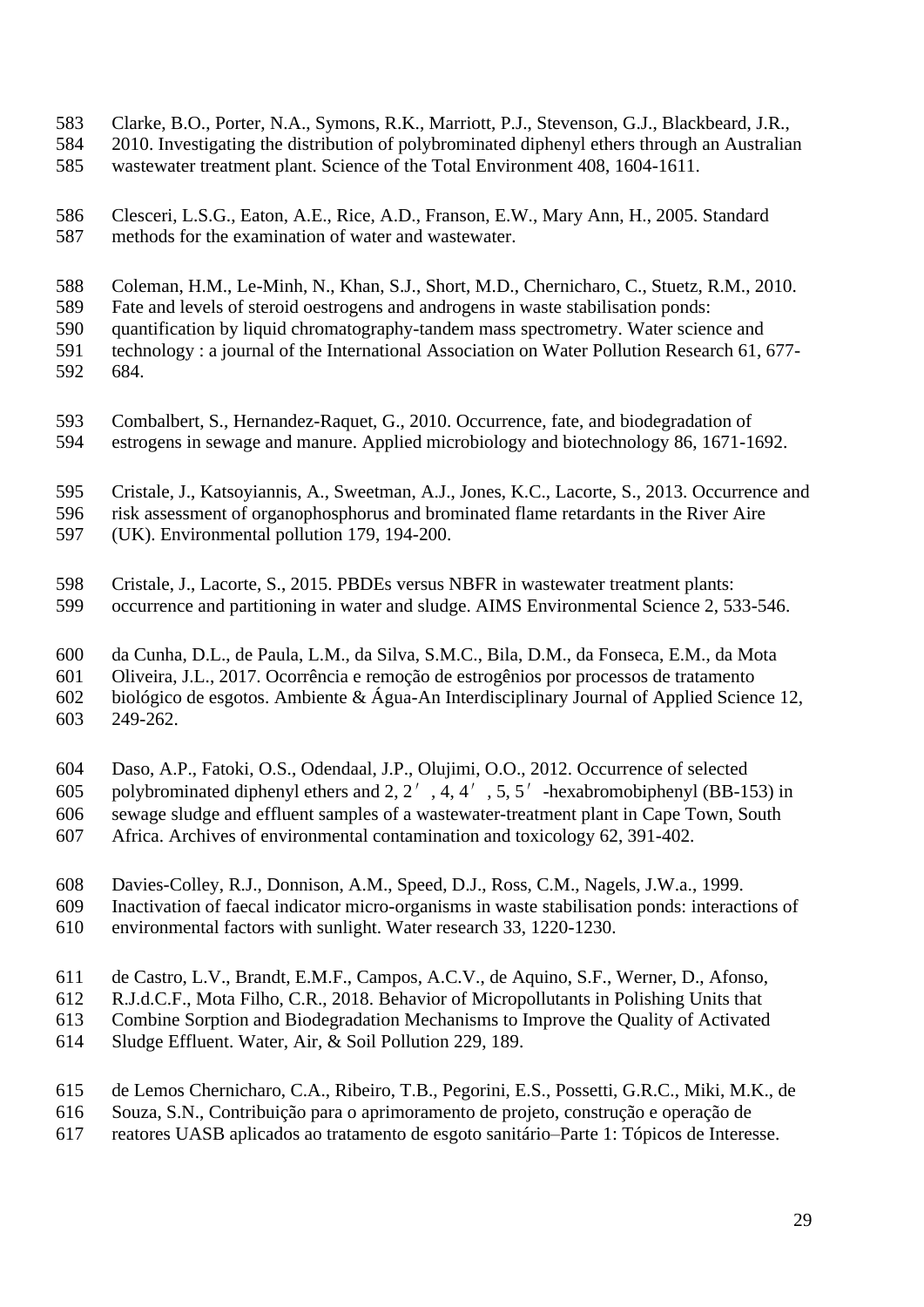- <span id="page-29-10"></span>Deng, D., Chen, H., Tam, N.F.Y., 2015. Temporal and spatial contamination of
- polybrominated diphenyl ethers (PBDEs) in wastewater treatment plants in Hong Kong.
- Science of the Total Environment 502, 133-142.
- <span id="page-29-0"></span>Eike, D., Marcos, R., Dirk, J., 2019. The database "Pharmaceutials in the Environment"-
- update and new analysis: final report, in: Umweltbundesamt (Ed.). Umweltbundesamt, Dessau-Roßlau.
- <span id="page-29-2"></span>EU, 2013. DIRECTIVE 2013/39/EU OF THE EUROPEAN PARLIAMENT AND OF THE
- COUNCIL of 12 August 2013 amending Directives 2000/60/EC and 2008/105/EC as regards
- priority substances in the field of water policy.
- <span id="page-29-5"></span>Fatone, F., Di Fabio, S., Bolzonella, D., Cecchi, F., 2011. Fate of aromatic hydrocarbons in
- Italian municipal wastewater systems: An overview of wastewater treatment using
- conventional activated-sludge processes (CASP) and membrane bioreactors (MBRs). Water
- research 45, 93-104.
- <span id="page-29-8"></span>Floripes, T.C., de Aquino, S.F., Quaresma, A.d.V., de Cassia Franco Afonso, R.J., de Lemos
- Chernicharo, C.A., de Souza, C.L., 2018. Occurrence of drugs and endocrine disrupters in
- raw and treatment sewage in the city of Belo Horizonte/MG, Brazil. ENGENHARIA
- SANITARIA E AMBIENTAL 23, 1199-1211.
- <span id="page-29-3"></span>Froehner, S., Piccioni, W., Machado, K.S., Aisse, M.M., 2010. Removal Capacity of
- Caffeine, Hormones, and Bisphenol by Aerobic and Anaerobic Sewage Treatment. Water,
- Air, & Soil Pollution 216, 463-471.
- <span id="page-29-7"></span> Gabet-Giraud, V., Miège, C., Choubert, J.M., Ruel, S.M., Coquery, M., 2010. Occurrence and removal of estrogens and beta blockers by various processes in wastewater treatment
- plants. Science of the total environment 408, 4257-4269.
- <span id="page-29-4"></span>Gardner, M., Comber, S., Scrimshaw, M.D., Cartmell, E., Lester, J., Ellor, B., 2012. The
- significance of hazardous chemicals in wastewater treatment works effluents. Science of the
- Total Environment 437, 363-372.
- <span id="page-29-1"></span> Jones, L., Kinsella, B., Furey, A., Regan, F., 2012. Monitoring the occurrence of PAHs in Irish wastewater effluent. J Environ Monitor 14, 3009-3014.
- <span id="page-29-9"></span>Kim, M., Guerra, P., Theocharides, M., Barclay, K., Smyth, S.A., Alaee, M., 2013.
- Parameters affecting the occurrence and removal of polybrominated diphenyl ethers in
- twenty Canadian wastewater treatment plants. Water research 47, 2213-2221.
- <span id="page-29-6"></span>Kim, S.D., Cho, J., Kim, I.S., Vanderford, B.J., Snyder, S.A., 2007. Occurrence and removal
- of pharmaceuticals and endocrine disruptors in South Korean surface, drinking, and waste
- waters. Water research 41, 1013-1021.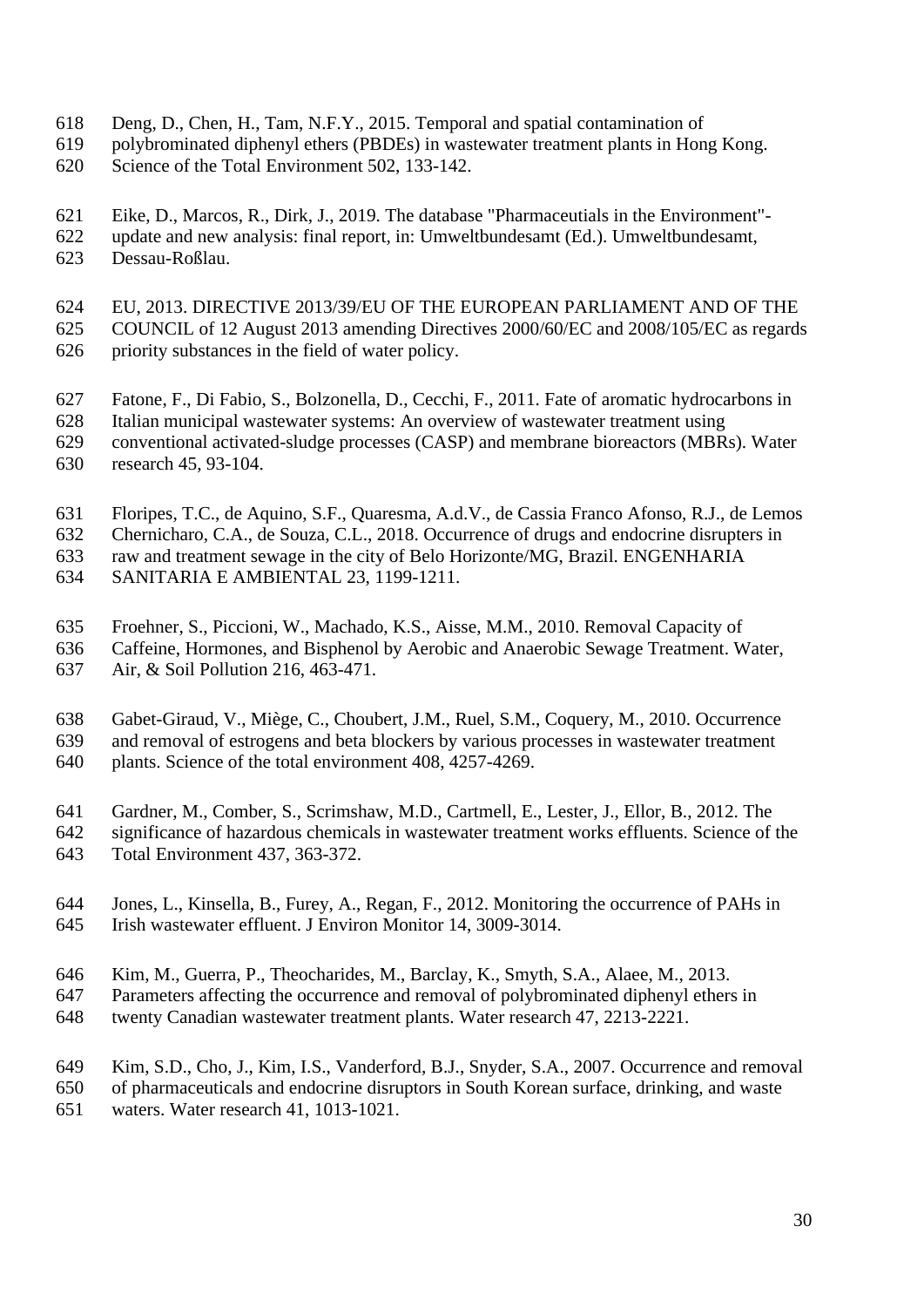- <span id="page-30-4"></span>Komolafe, O., Bowler, B., Dolfing, J., Mrozik, W., Davenport, R.J., 2019. Quantification of
- polybrominated diphenyl ether (PBDE) congeners in wastewater by gas chromatography with
- electron capture detector (GC-ECD). Analytical Methods 11, 3474-3482.
- <span id="page-30-8"></span> Kookana, R.S., Ying, G.G., Waller, N.J., 2011. Triclosan: its occurrence, fate and effects in the Australian environment. Water Science and Technology 63, 598-604.
- <span id="page-30-5"></span>Kumar, K.S., Priya, S.M., Peck, A.M., Sajwan, K.S., 2010. Mass loadings of triclosan and
- triclocarbon from four wastewater treatment plants to three rivers and landfill in Savannah,
- Georgia, USA. Archives of environmental contamination and toxicology 58, 275-285.
- <span id="page-30-7"></span>Lee, H.-B., Sarafin, K., Peart, T.E., Svoboda, M.L., 2003. Acidic pharmaceuticals in sewage-
- Methodology, stability test, occurrence, and removal from Ontario samples. Water Quality Research Journal of Canada 38, 667-682.
- <span id="page-30-9"></span> Lei, A.-P., Hu, Z.-L., Wong, Y.-S., Tam, N.F.-Y., 2007. Removal of fluoranthene and pyrene by different microalgal species. Bioresource Technol 98, 273-280.
- <span id="page-30-2"></span>Lester, J., Soares, A., San Martin, D., Harper, P., Jefferson, B., Brigg, J., Wood, E., Cartmell,
- E., 2009. A novel approach to the anaerobic treatment of municipal wastewater in temperate climates through primary sludge fortification. Environmental technology 30, 985-994.
- 
- <span id="page-30-3"></span> Li, W.-W., Yu, H.-Q., Rittmann, B.E., 2015. Chemistry: reuse water pollutants. Nature News 528, 29.
- <span id="page-30-10"></span>Liu, J.J., Wang, X.C., Fan, B., 2011. Characteristics of PAHs adsorption on inorganic
- particles and activated sludge in domestic wastewater treatment. Bioresource Technol 102, 5305-5311.
- <span id="page-30-11"></span> Liu, Z.-h., Lu, G.-n., Yin, H., Dang, Z., Rittmann, B., 2015. Removal of natural estrogens and their conjugates in municipal wastewater treatment plants: a critical review. Environmental science & technology 49, 5288-5300.
- <span id="page-30-6"></span> Lozano, N., Rice, C.P., Ramirez, M., Torrents, A., 2013. Fate of Triclocarban, Triclosan and Methyltriclosan during wastewater and biosolids treatment processes. Water research 47, 4519-4527.
- <span id="page-30-0"></span>Luo, Y.L., Guo, W.S., Ngo, H.H., Nghiem, L.D., Hai, F.I., Zhang, J., Liang, S., Wang,
- X.C.C., 2014. A review on the occurrence of micropollutants in the aquatic environment and
- their fate and removal during wastewater treatment. Science of the Total Environment 473, 619-641.
- <span id="page-30-1"></span> Lvovsky, K., 2001. Environment Strategy Papers, Health and Environment The World Bank Environment Department, United States of America.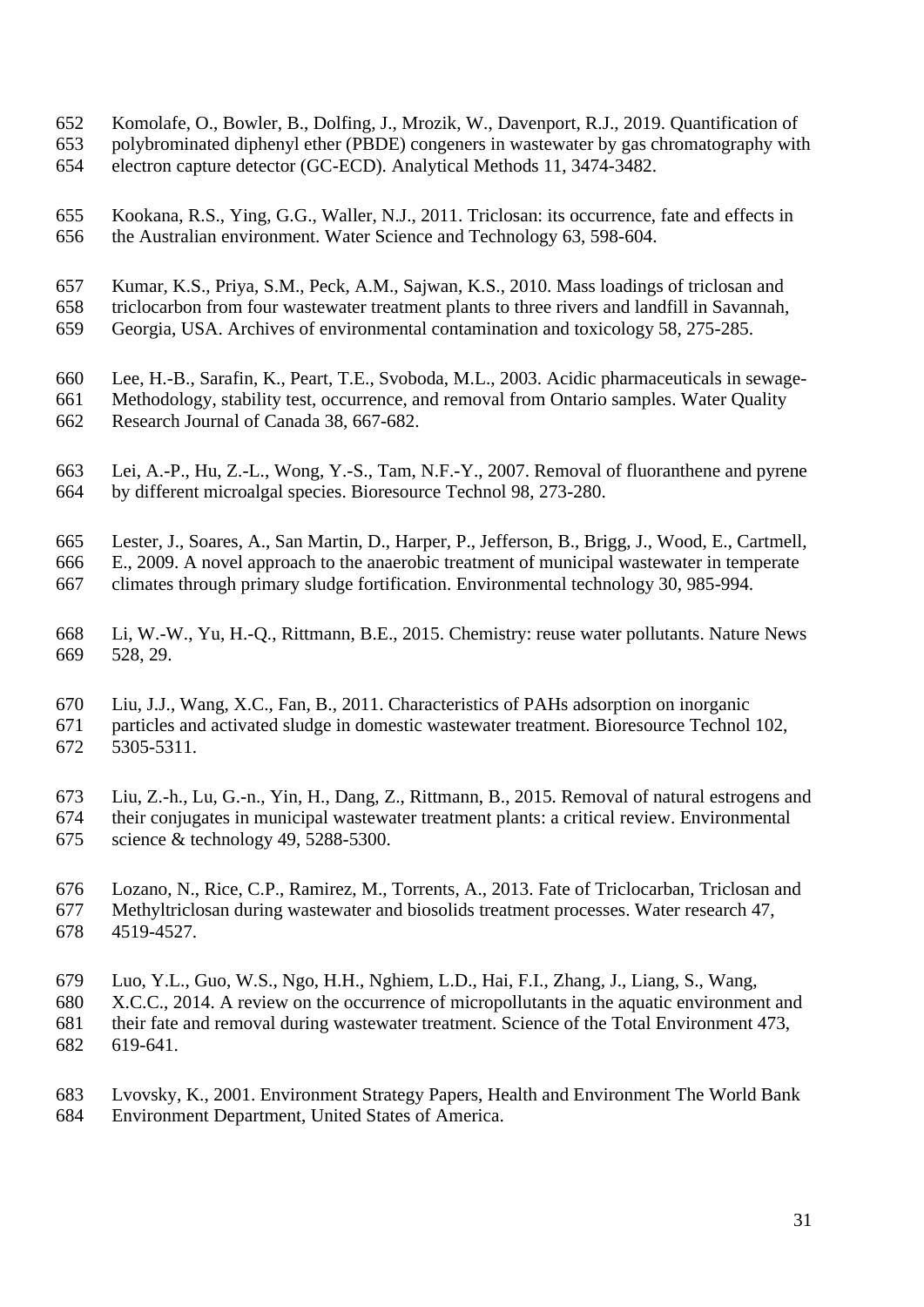- <span id="page-31-5"></span>Manoli, E., Samara, C., 2008. The removal of Polycyclic Aromatic Hydrocarbons in the
- wastewater treatment process: Experimental calculations and model predictions. Environmental pollution 151, 477-485.
- <span id="page-31-3"></span> Neves, A.C., Mol, M.P.G., 2019. Theoretical environmental risk assessment of ten used pharmaceuticals in Belo Horizonte, Brazil. Environmental monitoring and assessment 191, 275.
- <span id="page-31-9"></span>Nie, Y., Qiang, Z., Zhang, H., Ben, W., 2012. Fate and seasonal variation of endocrine-
- disrupting chemicals in a sewage treatment plant with A/A/O process. Separation and purification technology 84, 9-15.
- 
- <span id="page-31-10"></span> Peng, X.Z., Tang, C.M., Yu, Y.Y., Tan, J.H., Huang, Q.X., Wu, J.P., Chen, S.J., Mai, B.X., 2009. Concentrations, transport, fate, and releases of polybrominated diphenyl ethers in sewage treatment plants in the Pearl River Delta, South China. Environ Int 35, 303-309.
- <span id="page-31-0"></span>Pessoa, G.P., de Souza, N.C., Vidal, C.B., Alves, J.A., Firmino, P.I., Nascimento, R.F., Dos
- Santos, A.B., 2014. Occurrence and removal of estrogens in Brazilian wastewater treatment
- plants. The Science of the total environment 490C, 288-295.
- <span id="page-31-6"></span>Qi, W., Liu, H., Pernet-Coudrier, B., Qu, J., 2013. Polycyclic aromatic hydrocarbons in
- wastewater, WWTPs effluents and in the recipient waters of Beijing, China. Environ Sci Pollut Res 20, 4254-4260.
- <span id="page-31-7"></span>Queiroz, F.B., Brandt, E.M., Aquino, S.F., Chernicharo, C.A., Afonso, R.J., 2012.
- Occurrence of pharmaceuticals and endocrine disruptors in raw sewage and their behavior in
- UASB reactors operated at different hydraulic retention times. Water science and
- technology : a journal of the International Association on Water Pollution Research 66, 2562- 2569.
- <span id="page-31-4"></span> Sabaliunas, D., Webb, S.F., Hauk, A., Jacob, M., Eckhoff, W.S., 2003. Environmental fate of triclosan in the River Aire Basin, UK. Water research 37, 3145-3154.
- <span id="page-31-8"></span>Salgado, R., Noronha, J.P., Oehmen, A., Carvalho, G., Reis, M.A., 2010. Analysis of 65
- pharmaceuticals and personal care products in 5 wastewater treatment plants in Portugal
- using a simplified analytical methodology. Water science and technology : a journal of the
- International Association on Water Pollution Research 62, 2862-2871.
- <span id="page-31-2"></span>Sánchez-Avila, J., Bonet, J., Velasco, G., Lacorte, S., 2009. Determination and occurrence of
- phthalates, alkylphenols, bisphenol A, PBDEs, PCBs and PAHs in an industrial sewage grid discharging to a Municipal Wastewater Treatment Plant. Science of the Total Environment
- 407, 4157-4167.
- <span id="page-31-1"></span>Santos, M.M.d., Brehm, F.d.A., Filippe, T.C., Knapik, H.G., Azevedo, J.C.R.d., 2016.
- Occurrence and risk assessment of parabens and triclosan in surface waters of southern
- Brazil: a problem of emerging compounds in an emerging country. RBRH 21, 603-617.